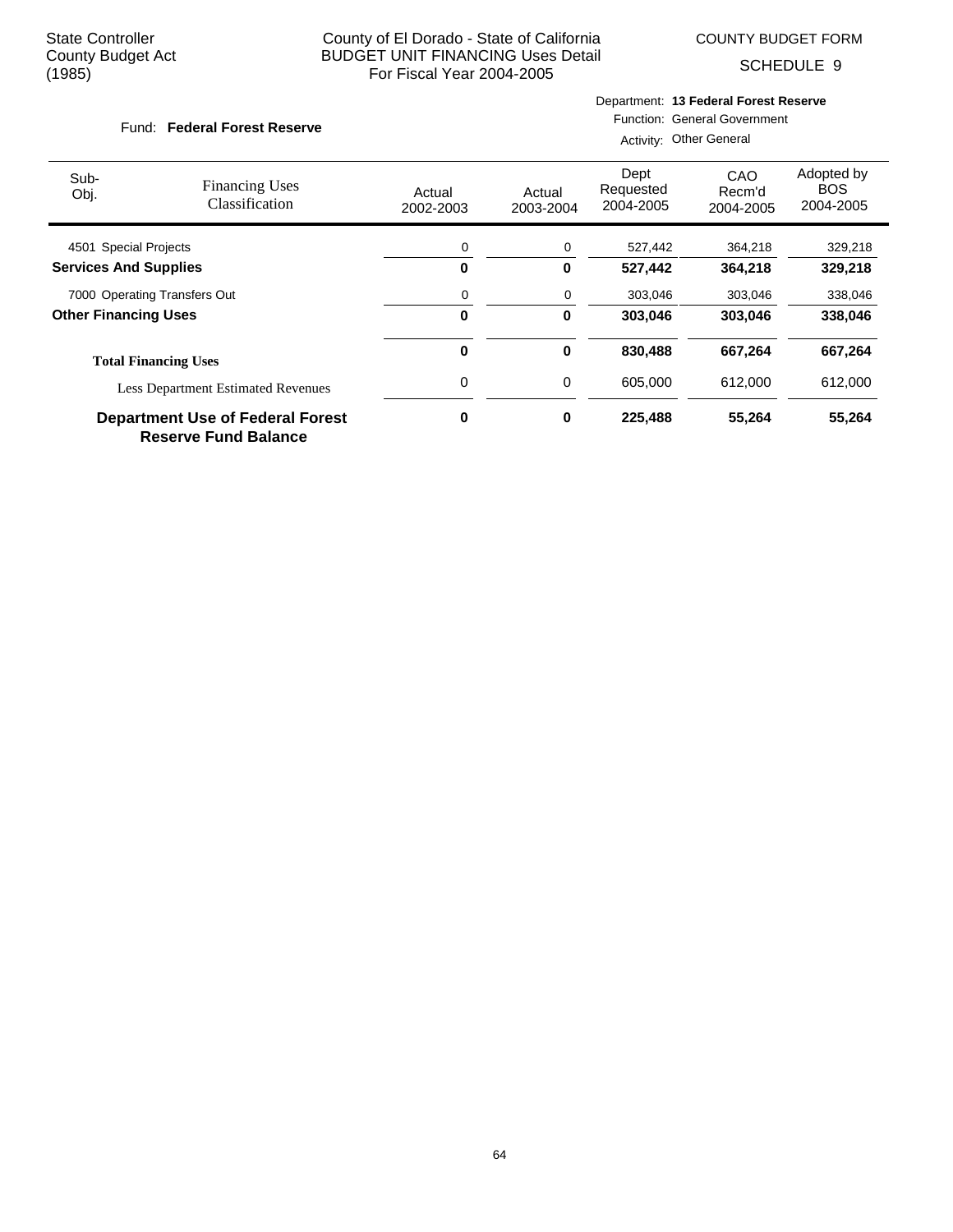SCHEDULE 9

#### Fund: Community Enhancement

# Department: **13 Community Enhancement**

Function: General Government

|                              |                                                                       |                     |                     | Activity: Other General        |                            |                                       |
|------------------------------|-----------------------------------------------------------------------|---------------------|---------------------|--------------------------------|----------------------------|---------------------------------------|
| Sub-<br>Obj.                 | <b>Financing Uses</b><br>Classification                               | Actual<br>2002-2003 | Actual<br>2003-2004 | Dept<br>Requested<br>2004-2005 | CAO<br>Recm'd<br>2004-2005 | Adopted by<br><b>BOS</b><br>2004-2005 |
| 4501 Special Projects        |                                                                       | 0                   | 0                   | 1,790,157                      | 1,693,646                  | 1,693,646                             |
| <b>Services And Supplies</b> |                                                                       | 0                   | 0                   | 1,790,157                      | 1,693,646                  | 1,693,646                             |
|                              | 7000 Operating Transfers Out                                          | 0                   | 0                   | 1,919,459                      | 1,638,996                  | 1,638,996                             |
| <b>Other Financing Uses</b>  |                                                                       | 0                   | 0                   | 1,919,459                      | 1,638,996                  | 1,638,996                             |
|                              | <b>Total Financing Uses</b>                                           | 0                   | 0                   | 3,709,616                      | 3,332,642                  | 3,332,642                             |
|                              | <b>Less Department Estimated Revenues</b>                             | 0                   | 0                   | 0                              | 0                          | 0                                     |
|                              | <b>Department Use of Community</b><br><b>Enhancement Fund Balance</b> | 0                   | 0                   | 3,709,616                      | 3,332,642                  | 3,332,642                             |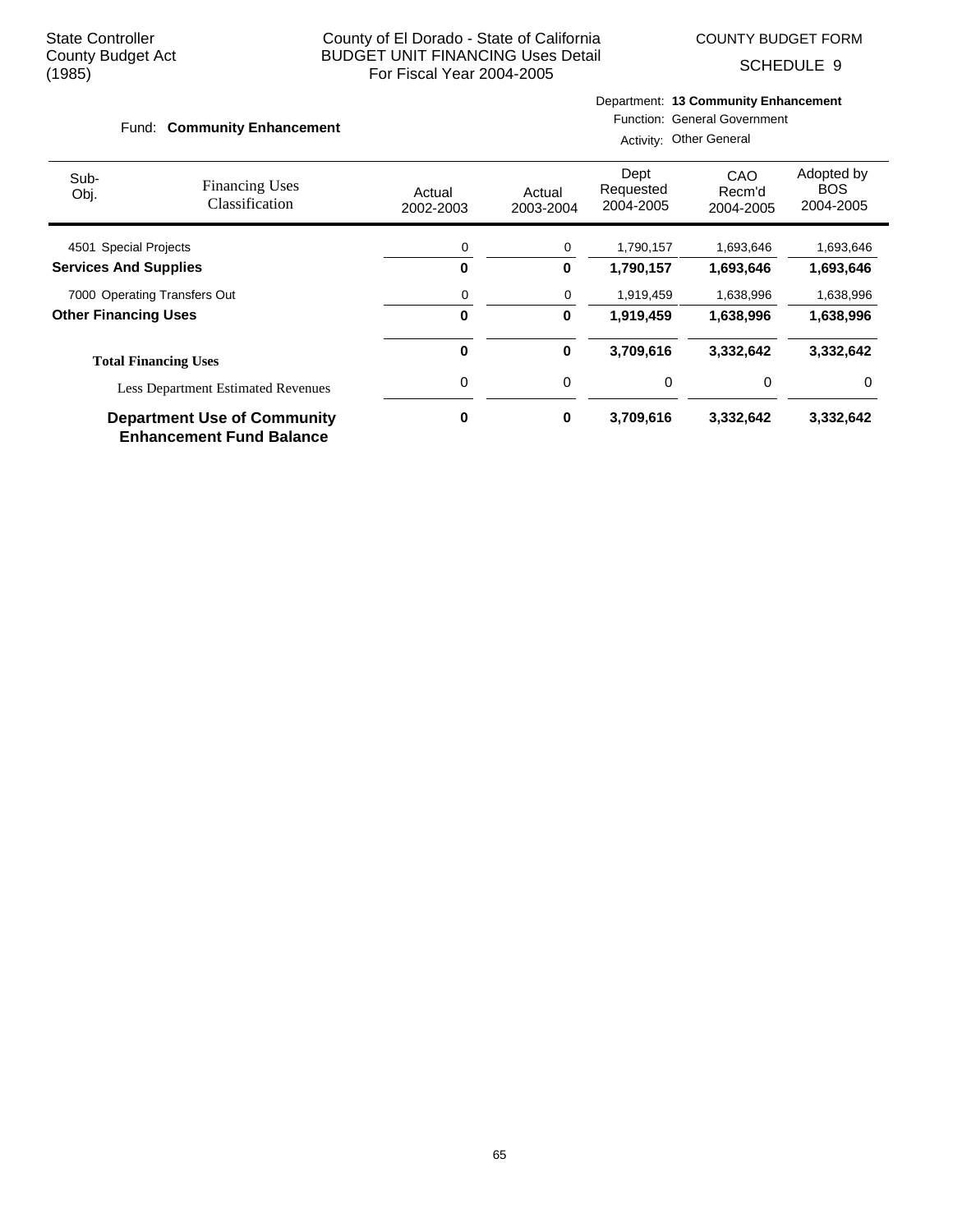COUNTY BUDGET FORM

SCHEDULE 9

#### Fund: General Fund

| Department: 14 General Services     |
|-------------------------------------|
| <b>Function: General Government</b> |
| Activity: Other General             |

| Sub-<br>Obj. | <b>Financing Uses</b><br>Classification         | Actual<br>2002-2003 | Actual<br>2003-2004 | Dept<br>Requested<br>2004-2005 | CAO<br>Recm'd<br>2004-2005 | Adopted by<br><b>BOS</b><br>2004-2005 |
|--------------|-------------------------------------------------|---------------------|---------------------|--------------------------------|----------------------------|---------------------------------------|
|              | 3000 Permanent Employees / Elected Officials    | 2,884,380           | 2,640,421           | 2,014,664                      | 2,036,067                  | 2,036,067                             |
|              | 3001 Temporary Employees                        | 114,473             | 47,576              | 48,300                         | 66,700                     | 66,700                                |
|              | 3002 Overtime                                   | 26,104              | 9,485               | 12,000                         | 12,000                     | 12,000                                |
|              | 3003 Standby Pay                                | 2,869               | 0                   | 0                              | 0                          | 0                                     |
|              | 3004 Other Compensation                         | 9,689               | 87,343              | 29,980                         | 29,980                     | 29,980                                |
|              | 3005 Tahoe Differential                         | 17,007              | 16,337              | 16,800                         | 16,800                     | 16,800                                |
|              | 3007 Hazard Pay                                 | 726                 | 594                 | 400                            | 400                        | 400                                   |
|              | 3020 Employer Share - Employee Retirement       | 164,565             | 245,495             | 335,719                        | 336,948                    | 336,948                               |
|              | 3022 Employer Share - Medi Care                 | 41,669              | 37,720              | 26,589                         | 26,899                     | 26,899                                |
|              | 3040 Employer Share - Health Insurance          | 570,367             | 650,773             | 472,156                        | 476,179                    | 476,179                               |
|              | 3041 Employer Share - Unemployment Insurance    | 11,547              | 12,488              | 12,239                         | 12,367                     | 12,367                                |
|              | 3042 Employer Share - Long Term Disab Insurance | 17,629              | 15,717              | 10,294                         | 10,401                     | 10,401                                |
|              | 3043 Employer Share - Deferred Compensation     | 8,524               | 13,357              | 5,263                          | 5,263                      | 5,263                                 |
|              | 3046 Retiree Health: Defined Contributions      | 0                   | 95,422              | 76,685                         | 76,685                     | 76,685                                |
|              | 3060 Employer Share - Workers' Compensation     | 216,403             | 211,242             | 206,764                        | 206,764                    | 206,764                               |
|              | 3080 Flexible Benefits                          | 12,770              | 8,434               | 27,000                         | 27,000                     | 27,000                                |
|              | <b>Salaries And Employee Benefits</b>           | 4,098,723           | 4,092,401           | 3,294,853                      | 3,340,452                  | 3,340,452                             |
|              | 4020 Clothing and Personal Supplies             | 2,757               | 2,154               | 1,150                          | 1,150                      | 1,150                                 |
|              | 4022 Uniforms                                   | 1,544               | 950                 | 1,800                          | 1,800                      | 1,800                                 |
|              | 4040 Telephone Company Vendor Payments          | 8,120               | 6,743               | 8,348                          | 8,348                      | 8,348                                 |
|              | 4041 Cnty Pass thru Telephone Chrges to Depts   | 12,839              | 11,956              | 12,120                         | 12,120                     | 12,120                                |
|              | 4042 Radio Vendor Payments                      | 112                 | 0                   | 0                              | 0                          | 0                                     |
|              | 4080 Household Expense                          | 42,575              | 31,728              | 35,500                         | 35,500                     | 35,500                                |
|              | 4082 Household Expense - Other                  | 0                   | 69                  | 0                              | 0                          | 0                                     |
|              | 4083 Household Expense - Laundry                | 9,585               | 9,679               | 12,900                         | 12,900                     | 12,900                                |
|              | 4085 Household Expense - Refuse Disposal        | 71,536              | 76,498              | 68,400                         | 68,400                     | 68,400                                |
|              | 4086 Household Expense - Janitorial/Custodial   | 21,444              | 32,999              | 18,400                         | 18,400                     | 18,400                                |
|              | 4100 Insurance - Premium                        | 15,634              | 32,960              | 28,665                         | 28,665                     | 28,665                                |
|              | 4101 Insurance - Additional Liability           | 34,599              | 32,019              | 200                            | 200                        | 200                                   |
|              | 4140 Maintenance - Equipment                    | 20,487              | 8,272               | 7,950                          | 7,950                      | 7,950                                 |
|              | 4141 Maintenance - Office Equipment             | 235                 | 407                 | 1,100                          | 1,100                      | 1,100                                 |
|              | 4143 Maintenance - Service Contracts            | 0                   | 428                 | 1,400                          | 1,400                      | 1,400                                 |
|              | 4160 Maintenance Vehicles - Service Contract    | 1,526               | 494                 | 1,313                          | 1,313                      | 1,313                                 |
|              | 4161 Maintenance Vehicles - Parts/Direct Chrg   | 85                  | 863                 | 400                            | 400                        | 400                                   |
|              | 4164 Maintenance Vehicles - Tires and Tubes     | 0                   | 365                 | 0                              | 0                          | 0                                     |
|              | 4165 Maintenance Vehicles - Oil and Grease      | 0                   | 158                 | 0                              | 0                          | 0                                     |
|              | 4180 Maintenance - Building and Improvements    | 270,959             | 226,021             | 303,700                        | 308,322                    | 308,322                               |
|              | 4183 Maintenance - Grounds                      | 42,934              | 12,334              | 15,000                         | 15,000                     | 15,000                                |
|              | 4184 Maintenance - Cemetery                     | 7,434               | 277                 | 22,732                         | 22,732                     | 22,732                                |
|              | 4185 Maintenance - Park                         | 22,621              | 9,910               | 15,000                         | 15,000                     | 15,000                                |
|              | 4220 Memberships                                | 1,780               | 985                 | 1,430                          | 1,430                      | 1,430                                 |
|              | 4240 Miscellaneous Expense                      | 0                   | 26                  | 0                              | 0                          | 0                                     |
|              | 4260 Office Expense                             | 21,161              | 17,578              | 10,934                         | 10,934                     | 10,934                                |
|              | 4261 Postage                                    | 9,208               | 9,112               | 3,450                          | 3,450                      | 3,450                                 |
|              | 4262 Software                                   | 18,057              | 324                 | 3,000                          | 3,000                      | 3,000                                 |
|              | 4263 Subscription / Newspaper / Journals        | 344                 | 112                 | 510                            | 510                        | 510                                   |
|              | 4264 Books / Manuals                            | 693                 | 84                  | 775                            | 775                        | 775                                   |
|              | 4265 Law Books                                  | 174                 | 460                 | 550                            | 550                        | 550                                   |
|              |                                                 |                     |                     |                                |                            |                                       |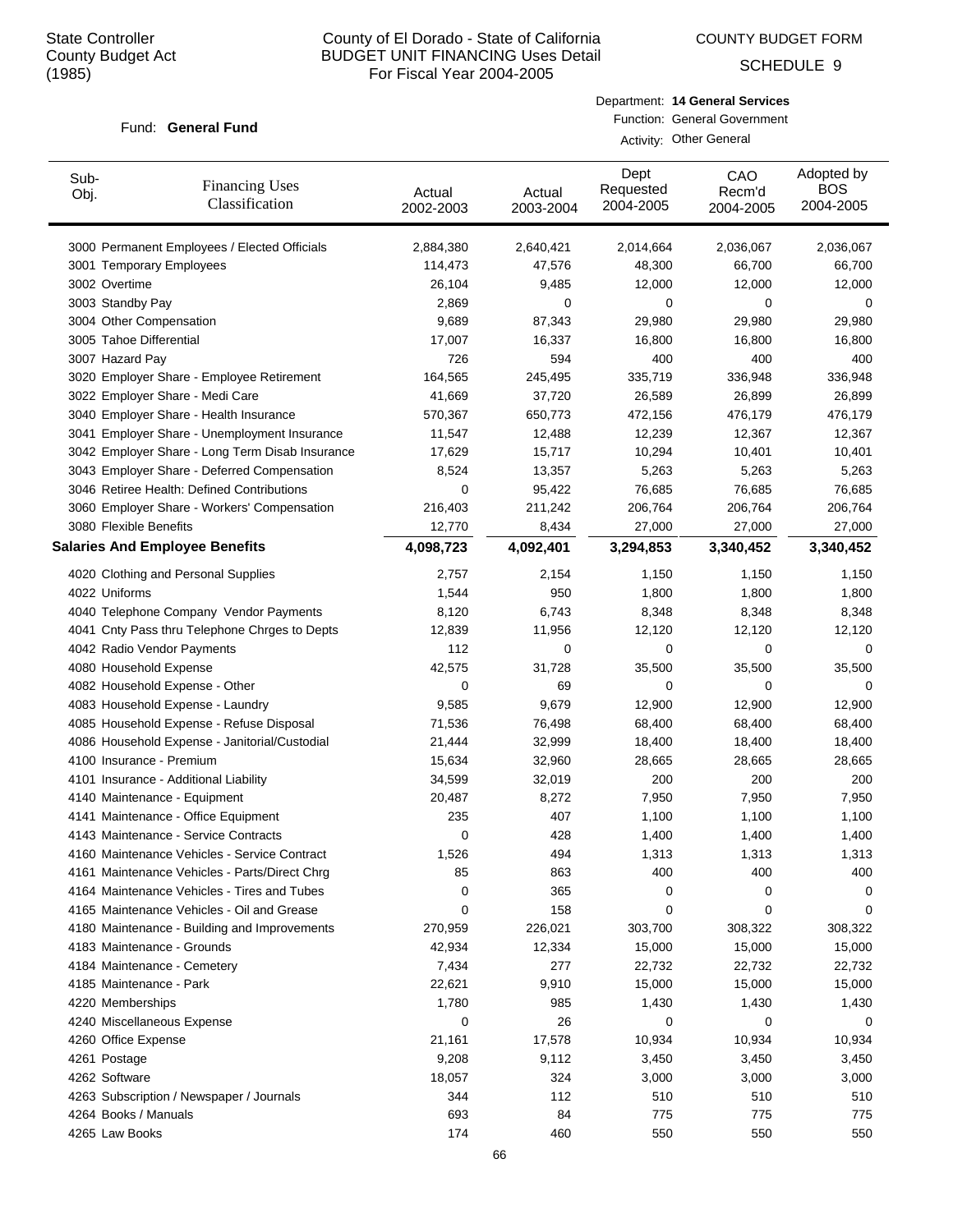COUNTY BUDGET FORM

SCHEDULE 9

#### Fund: General Fund

Department: **14 General Services** Function: General Government Activity: Other General

| Sub-<br>Obj.                 | <b>Financing Uses</b><br>Classification      | Actual<br>2002-2003 | Actual<br>2003-2004 | Dept<br>Requested<br>2004-2005 | CAO<br>Recm'd<br>2004-2005 | Adopted by<br><b>BOS</b><br>2004-2005 |
|------------------------------|----------------------------------------------|---------------------|---------------------|--------------------------------|----------------------------|---------------------------------------|
| 4266 Printing / Duplicating  |                                              | 21,100              | 20,989              | 2,440                          | 2,440                      | 2,440                                 |
|                              | 4300 Professional and Specialized Services   | 221,786             | 193,473             | 333,955                        | 340,455                    | 340,455                               |
|                              | 4322 Medical and Sobriety Examinations       | 0                   | 474                 | 0                              | 0                          | 0                                     |
|                              | 4324 Medical, Dental and Lab Services        | 828                 | 1,533               | 850                            | 850                        | 850                                   |
| 4333 Burial Services         |                                              | 0                   | 1,245               | 1,300                          | 1,300                      | 1,300                                 |
|                              | 4400 Publication and Legal Notices           | 5,591               | 3,492               | 1,125                          | 1,125                      | 1,125                                 |
|                              | 4420 Rents and Leases - Equipment            | 131,602             | 135,677             | 14,234                         | 14,234                     | 14,234                                |
| 4421 Security System         |                                              | 0                   | 0                   | 1,000                          | 1,000                      | 1,000                                 |
|                              | 4422 Rent & Lease: Computer Equipment        | 0                   | 59                  | 0                              | 0                          | 0                                     |
|                              | 4440 Rents and Leases- Building/Improvements | 2,293               | 2,768               | 0                              | 0                          | 0                                     |
|                              | 4460 Small Tools and Instruments             | 5,694               | 1,717               | 2,350                          | 2,350                      | 2,350                                 |
| 4461 Minor Equipment         |                                              | 27,247              | 7,981               | 7,395                          | 7,395                      | 7,395                                 |
| 4462 Computer Equipment      |                                              | 14,205              | 1,483               | 6,000                          | 6,000                      | 6,000                                 |
|                              | 4463 Telephone and Radio Equipment           | 1,634               | 314                 | 0                              | 0                          | 0                                     |
|                              | 4464 Law Enforcement Equipment               | 8                   | 0                   | 0                              | 0                          | 0                                     |
| 4465 Vehicle Equipment       |                                              | 583                 | 0                   | 0                              | 0                          | 0                                     |
|                              | 4500 Special Departmental Expense            | 18,288              | 4,496               | 6,750                          | 6,550                      | 6,550                                 |
| 4501 Special Projects        |                                              | 350                 | 0                   | 0                              | 10,000                     | 10,000                                |
| 4503 Staff Development       |                                              | 11,384              | 2,968               | 13,100                         | 13,100                     | 13,100                                |
|                              | 4506 Film Development/Photography Supplies   | 23                  | 0                   | 100                            | 100                        | 100                                   |
|                              | 4512 Print Shop Inventory - General Serv     | 74,245              | 49,404              | 0                              | 0                          | 0                                     |
|                              | 4513 Central Stores Inventory - General Serv | 545,346             | 420,317             | 0                              | 0                          | 0                                     |
|                              | 4514 Bulk Postage Purchase - General Serv    | 335,870             | 399,836             | 0                              | 0                          | 0                                     |
| 4529 Software License        |                                              | 2,187               | 2,382               | 4,168                          | 4,168                      | 4,168                                 |
|                              | 4537 Enforcement: River Management Plan      | 0                   | 0                   | 0                              | 200                        | 200                                   |
|                              | 4550 Central Stores Inventory Offset         | $-547,532$          | $-446,505$          | 0                              | $\mathbf 0$                | 0                                     |
|                              | 4551 Bulk Postage Purchase Offset            | $-300,741$          | $-326,138$          | 0                              | 0                          | 0                                     |
|                              | 4599 Special Dept Expense - Other Income     | 0                   | 2,905               | 0                              | 0                          | 0                                     |
|                              | 4600 Transportation and Travel               | 2,695               | 2,166               | 4,000                          | 4,000                      | 4,000                                 |
|                              | 4602 Employee - Private Auto Mileage         | 4,285               | 2,296               | 3,825                          | 3,825                      | 3,825                                 |
|                              | 4605 Vehicle - Rent Or Lease                 | 62,419              | 62,043              | 47,533                         | 47,533                     | 47,533                                |
| 4606 Fuel Purchases          |                                              | 23,784              | 27,585              | 17,800                         | 17,800                     | 17,800                                |
|                              | 4607 Rent or Lease: Mileage Rate Rebate      | 0                   | $-72,265$           | 0                              | $\mathbf 0$                | 0                                     |
| 4620 Utilities               |                                              | 865,016             | 811,628             | 682,347                        | 682,347                    | 682,347                               |
| <b>Services And Supplies</b> |                                              | 2,168,633           | 1,840,290           | 1,726,999                      | 1,748,121                  | 1,748,121                             |
|                              | 5060 Retirement of Other Long Term Debt      | 3,776               | 20,588              | 36,102                         | 36,102                     | 36,102                                |
|                              | 5100 Interest On Other Long Term Debt        | 47,872              | 26,994              | 11,481                         | 11,481                     | 11,481                                |
|                              | 5180 Taxes and Assessments                   | 0                   | 0                   | 269                            | 269                        | 269                                   |
|                              | 5240 Contribution To Non-county Governmental | 20,000              | 21,749              | 10,000                         | 10,000                     | 10,000                                |
|                              | 5300 Interfund Expenditures                  | 61,450              | 66,329              | 59,151                         | 59,151                     | 59,151                                |
|                              | 5310 Intrfnd Exp: County Counsel             | 0                   | 15,727              | 0                              | 0                          | 0                                     |
|                              | 5353 Intrfnd Exp: Sac Pvlle Trns Corr (SP)   | 850                 | 0                   | 0                              | 0                          | 0                                     |
| <b>Other Charges</b>         |                                              | 133,948             | 151,387             | 117,003                        | 117,003                    | 117,003                               |
|                              | 6023 Fixed Assets - Construction             | 4,098               | 17,493              | 14,600                         | 14,600                     | 14,600                                |
|                              | 6040 Fixed Assets - Equipment                | 70,159              | 16,900              | 14,000                         | 17,000                     | 17,000                                |
| <b>Fixed Assets</b>          |                                              | 74,257              | 34,393              | 28,600                         | 31,600                     | 31,600                                |
|                              | 7001 Operating Transfers Out: Fleet          | 0                   | 0                   | 1,000                          | 1,000                      | 1,000                                 |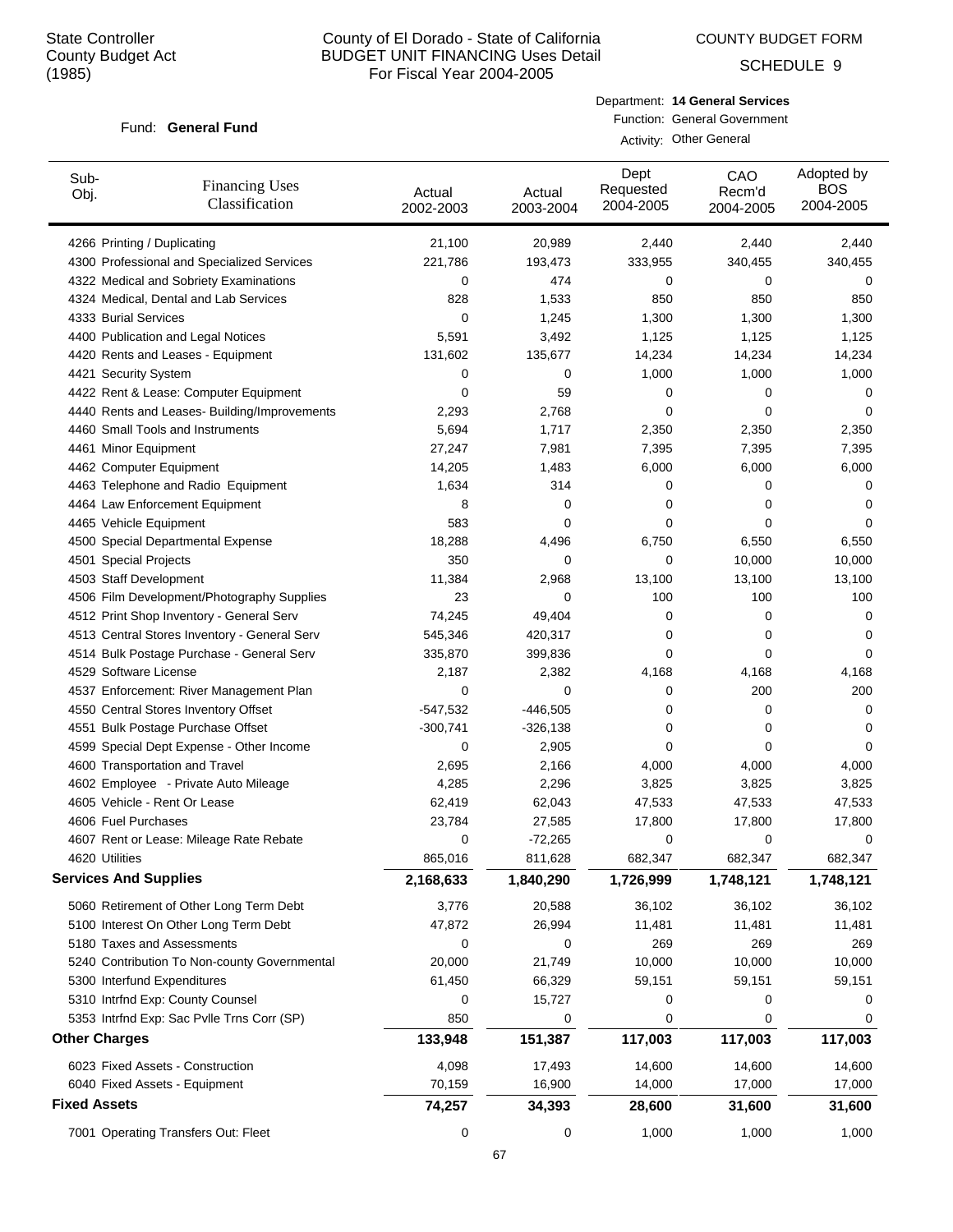COUNTY BUDGET FORM

SCHEDULE 9

#### Fund: General Fund

# Department: **14 General Services** Function: General Government Activity: Other General

| Sub-<br>Obj.                | <b>Financing Uses</b><br>Classification                                         | Actual<br>2002-2003 | Actual<br>2003-2004 | Dept<br>Requested<br>2004-2005 | CAO<br>Recm'd<br>2004-2005 | Adopted by<br><b>BOS</b><br>2004-2005 |
|-----------------------------|---------------------------------------------------------------------------------|---------------------|---------------------|--------------------------------|----------------------------|---------------------------------------|
| <b>Other Financing Uses</b> |                                                                                 | 0                   | 0                   | 1,000                          | 1,000                      | 1,000                                 |
|                             | 7200 Intrafund Transfers                                                        | 25,956              | 29,816              | 56,853                         | 56,853                     | 56,853                                |
|                             | 7220 Intrafnd: Telephone Equipment and Support                                  | 24,754              | 21,571              | 15,208                         | 15,208                     | 15,208                                |
|                             | 7221 Intrafnd: Radio Equipment and Support                                      | 0                   | 19                  | $\Omega$                       | $\Omega$                   | 0                                     |
|                             | 7223 Intrafnd: Mail Service                                                     | $-57,278$           | $-68,051$           | 5,824                          | 5,824                      | 5,824                                 |
|                             | 7224 Intrafnd: Stores Support                                                   | $-98,306$           | $-109,322$          | 10,691                         | 10,691                     | 10,691                                |
|                             | 7225 Intrafnd: Central Duplicating                                              | $-215,305$          | $-159, 156$         | 4,600                          | 4,600                      | 4,600                                 |
|                             | 7226 Intrafnd: Lease Administration Fee                                         | $-75,923$           | $-81,141$           | $-36,725$                      | $-36,725$                  | $-36,725$                             |
|                             | 7227 Intrafnd: Internal Data Processing                                         | 123,388             | 81,851              | 47,813                         | 47,813                     | 47,813                                |
|                             | 7228 Intrafnd: Internet Connect Charges                                         | 4,554               | 0                   | 0                              | <sup>0</sup>               | 0                                     |
|                             | 7229 Intrafnd: PC Support                                                       | 9,701               | 5,227               | 6,700                          | 6,700                      | 6,700                                 |
|                             | 7230 Intrafnd: IS Software                                                      | 875                 | 0                   | 3,000                          | 3,000                      | 3,000                                 |
|                             | 7231 Intrafnd: IS Programming Support                                           | 7,470               | 2,160               | 8,000                          | 8,000                      | 8,000                                 |
|                             | 7232 Intrafnd: Maint Bldg & Improvmnts                                          | $-151,516$          | $-147,264$          | $-192,950$                     | $-192,950$                 | $-192,950$                            |
|                             | 7234 Intrafnd: Network Support                                                  | 0                   | 37,345              | 29,659                         | 29,659                     | 29,659                                |
| <b>Intrafund Transfers</b>  |                                                                                 | $-401,629$          | $-386,945$          | $-41,327$                      | $-41,327$                  | $-41,327$                             |
|                             | <b>Total Financing Uses</b>                                                     | 6,073,931           | 5,731,526           | 5,127,128                      | 5,196,849                  | 5,196,849                             |
|                             | <b>Less Department Estimated Revenues</b>                                       | 1,361,184           | 1,744,148           | 1,618,251                      | 1,660,873                  | 1,660,873                             |
|                             | <b>Department Use of Other General</b><br><b>Fund Sources (Net County Cost)</b> | 4,712,747           | 3,987,378           | 3,508,876                      | 3,535,976                  | 3,535,976                             |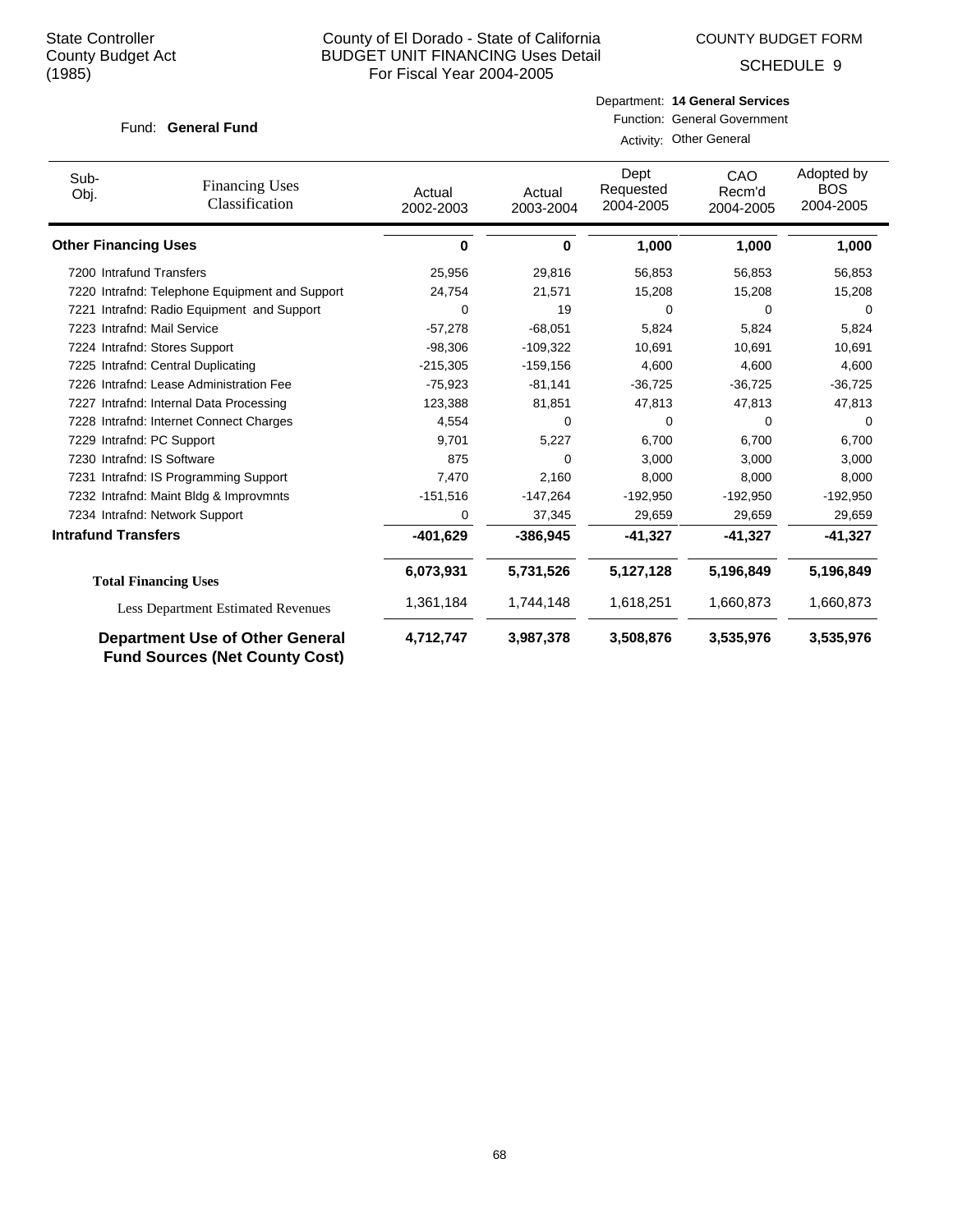SCHEDULE 9

#### Fund: Special Aviation

Activity: Transportation Terminals

| Sub-<br>Obj.                | <b>Financing Uses</b><br>Classification   | Actual<br>2002-2003 | Actual<br>2003-2004 | Dept<br>Requested<br>2004-2005 | CAO<br>Recm'd<br>2004-2005 | Adopted by<br><b>BOS</b><br>2004-2005 |
|-----------------------------|-------------------------------------------|---------------------|---------------------|--------------------------------|----------------------------|---------------------------------------|
|                             | 7000 Operating Transfers Out              | 42,000              | 20,000              | 20,000                         | 20,000                     | 20,000                                |
| <b>Other Financing Uses</b> |                                           | 42.000              | 20,000              | 20,000                         | 20,000                     | 20,000                                |
|                             | <b>Total Financing Uses</b>               | 42,000              | 20,000              | 20,000                         | 20,000                     | 20,000                                |
|                             | <b>Less Department Estimated Revenues</b> | 42.047              | 20.008              | 20,000                         | 20,000                     | 20,000                                |
|                             | <b>Department Use of Special Aviation</b> | -47                 | -8                  | 0                              | 0                          | 0                                     |

**Fund Balance**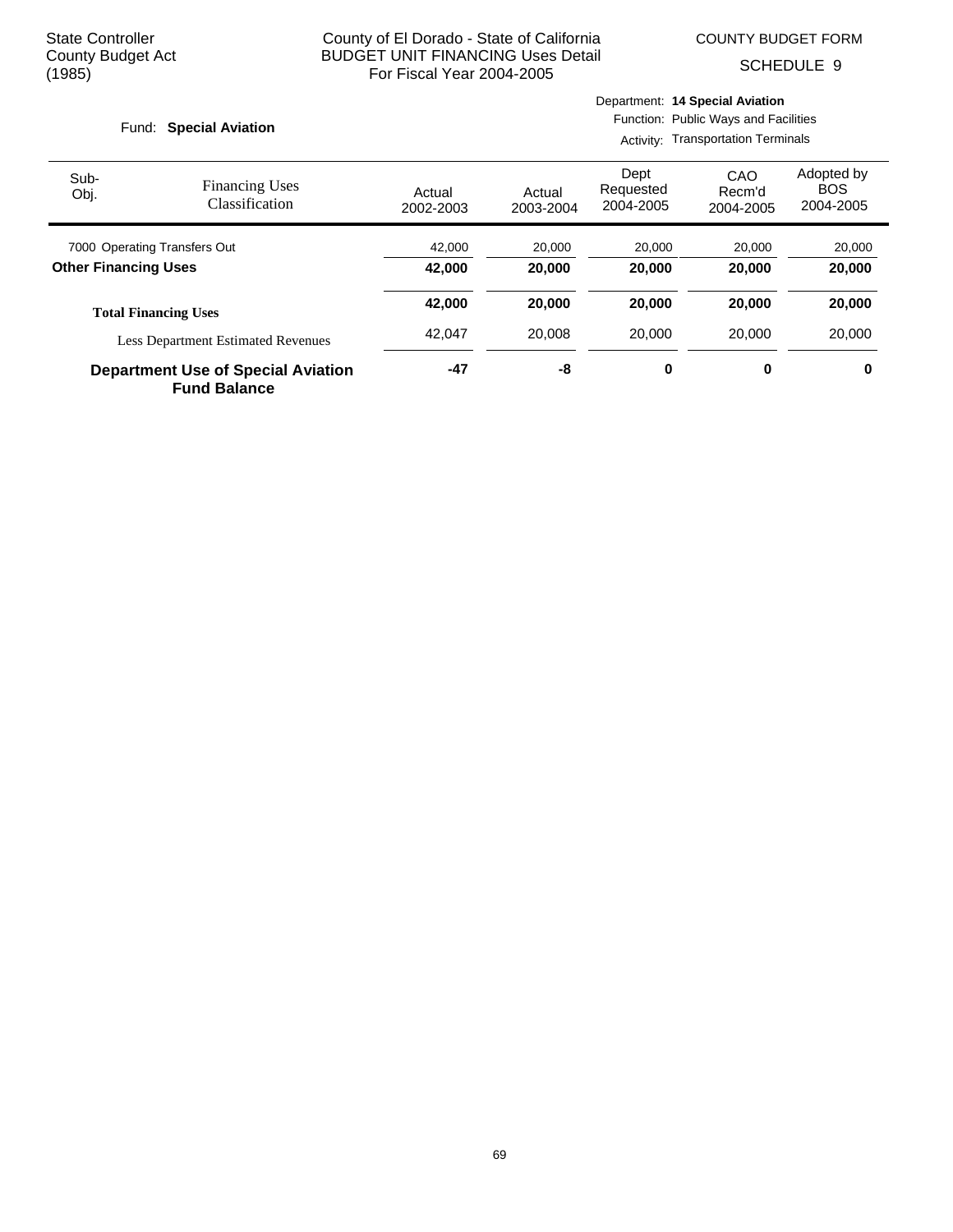COUNTY BUDGET FORM

SCHEDULE 9

#### Fund: Accum. Capital Outlay

Department: **14 Accumulated Capital Outlay**

Function: General Government Activity: Plant Acquisition

| Sub-<br>Obj.                       | <b>Financing Uses</b><br>Classification                                            | Actual<br>2002-2003 | Actual<br>2003-2004 | Dept<br>Requested<br>2004-2005 | CAO<br>Recm'd<br>2004-2005 | Adopted by<br><b>BOS</b><br>2004-2005 |
|------------------------------------|------------------------------------------------------------------------------------|---------------------|---------------------|--------------------------------|----------------------------|---------------------------------------|
|                                    | 4041 Cnty Pass thru Telephone Chrges to Depts                                      | 0                   | 210                 | 0                              | 0                          | 0                                     |
|                                    | 4180 Maintenance - Building and Improvements                                       | 0                   | 16                  | 0                              | 0                          | 0                                     |
| 4185 Maintenance - Park            |                                                                                    | 0                   | 11                  | 0                              | 0                          | 0                                     |
| 4260 Office Expense                |                                                                                    | 509                 | 0                   | 0                              | 0                          | 0                                     |
| 4261 Postage                       |                                                                                    | 0                   | 10                  | 0                              | 0                          | 0                                     |
| 4262 Software                      |                                                                                    | 6,263               | 0                   | 0                              | 0                          | 0                                     |
| 4266 Printing / Duplicating        |                                                                                    | 813                 | 429                 | 0                              | 0                          | 0                                     |
|                                    | 4300 Professional and Specialized Services                                         | 359,316             | 102,532             | 0                              | 0                          | 0                                     |
| 4400 Publication and Legal Notices |                                                                                    | 1,210               | 6,530               | 0                              | 0                          | 0                                     |
|                                    | 4420 Rents and Leases - Equipment                                                  | 110                 | 0                   | 0                              | 0                          | 0                                     |
|                                    | 4440 Rents and Leases- Building/Improvements                                       | 0                   | 90                  | 0                              | 0                          | 0                                     |
| 4462 Computer Equipment            |                                                                                    | 2,689               | 0                   | 0                              | 0                          | 0                                     |
|                                    | 4500 Special Departmental Expense                                                  | 750                 | 0                   | 0                              | 0                          | 0                                     |
|                                    | 4506 Film Development/Photography Supplies                                         | 166                 | 0                   | 0                              | 0                          | 0                                     |
| 4529 Software License              |                                                                                    | 0                   | 1,479               | 0                              | 0                          | 0                                     |
| 4600 Transportation and Travel     |                                                                                    | 120                 | 0                   | 0                              | 0                          | 0                                     |
|                                    | 4602 Employee - Private Auto Mileage                                               | 37                  | 0                   | 0                              | 0                          | 0                                     |
| 4620 Utilities                     |                                                                                    | 0                   | 9,487               | 0                              | 0                          | 0                                     |
| <b>Services And Supplies</b>       |                                                                                    | 371,983             | 120,795             | 0                              | $\bf{0}$                   | $\bf{0}$                              |
| 5300 Interfund Expenditures        |                                                                                    | 42,725              | 48,163              | 0                              | 22,866                     | 22,866                                |
|                                    | 5301 Intrfnd Exp: Telephone Equip & Support                                        | 0                   | 14                  | 0                              | 0                          | 0                                     |
|                                    | 5306 Intrfnd Exp: Central Duplicating                                              | 109                 | 1,104               | 0                              | 0                          | 0                                     |
|                                    | 5308 Intrfnd Exp: Internal Data Processing                                         | 7,113               | 3,626               | 3,569                          | 3,569                      | 3,569                                 |
|                                    | 5318 Intrfnd Exp: Maint Buildg & Imprvmnts                                         | 844                 | 6,745               | 0                              | 0                          | 0                                     |
| <b>Other Charges</b>               |                                                                                    | 50,792              | 59,652              | 3,569                          | 26,435                     | 26,435                                |
| 6000 Fixed Assets - Land           |                                                                                    | 452,514             | 0                   | 0                              | 280,000                    | 280,000                               |
|                                    | 6020 Fixed Assets - Building and Improvement                                       | 43,293              | 3,042               | 0                              | 0                          | 0                                     |
|                                    | 6022 Fixed Assets - Project Management                                             | 395,812             | 633,074             | 0                              | 0                          | 0                                     |
| 6023 Fixed Assets - Construction   |                                                                                    | 2,832,978           | 7,065,440           | 10,822,679                     | 11,357,173                 | 13,926,493                            |
| 6040 Fixed Assets - Equipment      |                                                                                    | 0                   | 29,999              | 0                              | 0                          | 0                                     |
| <b>Fixed Assets</b>                |                                                                                    | 3,724,597           | 7,731,555           | 10,822,679                     | 11,637,173                 | 14,206,493                            |
| 7000 Operating Transfers Out       |                                                                                    | 320,000             | 320,000             | 320,000                        | 415,832                    | 415,832                               |
| <b>Other Financing Uses</b>        |                                                                                    | 320,000             | 320,000             | 320,000                        | 415,832                    | 415,832                               |
| <b>Total Financing Uses</b>        |                                                                                    | 4,467,372           | 8,232,003           | 11,146,248                     | 12,079,440                 | 14,648,760                            |
|                                    | Less Department Estimated Revenues                                                 | 3,771,271           | 8,012,346           | 10,022,806                     | 10,906,399                 | 13,475,719                            |
|                                    | <b>Department Use of Accum. Capital</b><br><b>Outlay Fund Balance and Reserves</b> | 696,101             | 219,656             | 1,123,442                      | 1,173,041                  | 1,173,041                             |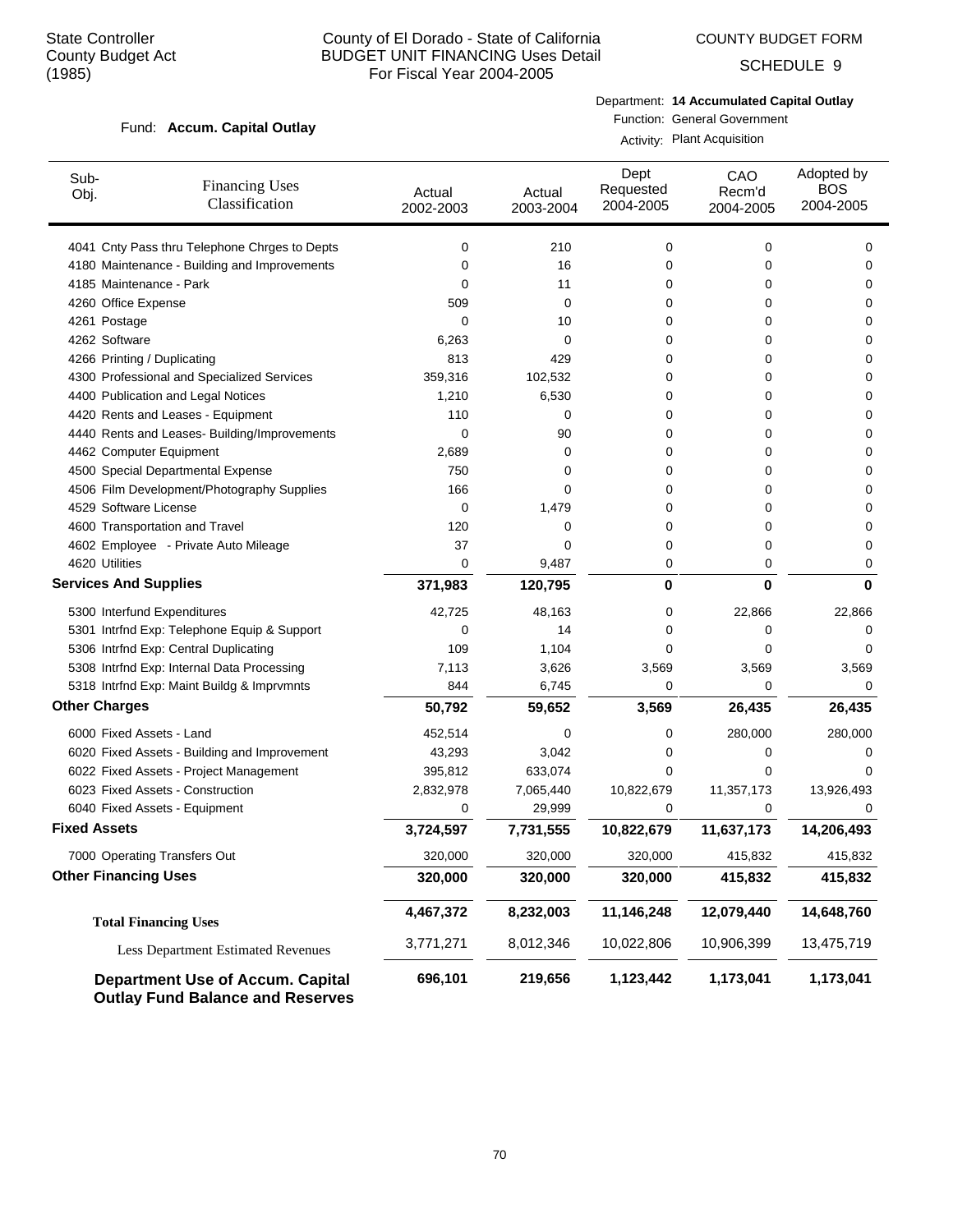|            | FY 04/05 ACO Budget<br>General Services                   |                             |                        |                       |                    |                 |                              |
|------------|-----------------------------------------------------------|-----------------------------|------------------------|-----------------------|--------------------|-----------------|------------------------------|
|            |                                                           |                             |                        | New Facility Projects |                    |                 |                              |
| Proj<br>#  | Project Title                                             | Index Code<br><b>Budget</b> |                        | Request<br>Original   | Addenda<br>Request | Project<br>Cost | Funding<br>Source            |
| 05-00      | Project Special Needs & Adjustments                       | 147111                      |                        | 80,000                | 20,000.00          | 100,000         | <b>ACO Revenues</b>          |
| 05-01      | County Wide Security Systems                              | 147111                      | မှာ မှာ                | 50,000                |                    | 50,000          | <b>ACO Revenues</b>          |
| 05-02      | County Wide HVAC Replacements                             | 147111                      |                        | 75,000                |                    | 75,000          | <b>ACO Revenues</b>          |
| 05-03      | County Wide Exterior Paint                                | 147111                      |                        | 100,000               |                    | 100,000         | <b>ACO Revenues</b>          |
| 05-04      | Misc Asbestos/Mold/Lead Inspections & Corrections         | 147111                      |                        | 75,000                |                    | 75,000          | <b>ACO Revenues</b>          |
| 05-06      | County Wide Parking Lot Repair/Expand/Lighting            | 147111                      | <del>ഗഗഗഗ</del>        | 100,000               |                    | 100,000         | <b>ACO Revenues</b>          |
| 05-07      | County Wide Bird Control                                  | 147111                      |                        | 40,000                |                    | 40,000          | Revenues<br>ACO <sub>I</sub> |
| 05-20      | SLT Health Clinic Assessment/Correction for TB            | 147111                      | ക                      | 25,000                |                    | 25,000          | <b>ACO Revenues</b>          |
| $05 - 21$  | ament<br>SLT Human Services Carpet Replace                | 147111                      | $\boldsymbol{\varphi}$ | 1,200                 | 1,300.00           | 2,500           | <b>ACO Revenues</b>          |
| 05-22      | PV Human Services Weatherizing                            | 147111                      | ↮                      | 40,000                |                    | 40,000          | <b>ACO Revenues</b>          |
| 05-24      | PV Health Hot Water to Lab & Clinic                       | 147111                      | $\theta$               | 3,000                 |                    | 3,000           | <b>ACO Revenues</b>          |
| 05-28      | Court Facilities Retrofit                                 | 147122                      |                        |                       | 100,000.00         | 100,000         | <b>ACO Revenues</b>          |
| 05-23      | PV Human Services Cabinets/Shelves                        | 147111                      | $\boldsymbol{\varphi}$ | 3,500                 |                    | 3,500           | Human Services               |
| 05-08      | Sheriff Jail Electrical to Emergency Generator            | 147111                      | $\boldsymbol{\varphi}$ | 2,000                 |                    | 2,000           | Crim Just Tr Fund            |
| 05-09      | Sheriff Jail Repair/Replace Elevator Fluid Tank           | 147111                      | $\boldsymbol{\varphi}$ | 3,500                 |                    | 3,500           | Crim Just Tr Fund            |
| $05 - 10$  | n Booking Area<br>Sheriff Jail Repair/Replace Flooring i  | 147111                      | ↮                      | 10,000                |                    | 10,000          | Crim Just Tr Fund            |
| $05 - 11$  | Sheriff Jail Repair/Replace Exterior Brick Veneer         | 147111                      | ↮                      | 10,000                |                    | 10,000          | Crim Just Tr Fund            |
| $05 - 12$  | Sheriff Jail Building Exterior Seal/Caulk                 | 147111                      | ↮                      | 35,000                |                    | 35,000          | Crim Just Tr Fund            |
| $05 - 13$  | <b>Jest</b><br>Sheriff Jail Pad Wall of Inmate Intake     | 147111                      | ക                      | 15,000                |                    | 15,000          | Crim Just Tr Fund            |
| $05 - 14$  | Sheriff Jail UV Lighting for Ventilation                  | 147111                      | ↮                      | 5,000                 |                    | 5,000           | Crim Just Tr Fund            |
| $05 - 15$  | Sheriff Jail Replace Door in H-Pod                        | 147111                      | $\boldsymbol{\varphi}$ | 4,000                 |                    | 4,000           | Crim Just Tr Fund            |
| $05 - 16$  | Sheriff Jail Replace Carpet in Work Program Trailer       | 147111                      | $\theta$               | 8,500                 | 3,500.00           | 12,000          | Crim Just Tr Fund            |
| $05 - 17$  | DA Parking Lot Striping and Handicap Space                | 147111                      | $\boldsymbol{\varphi}$ | 3,500                 |                    | 3,500           | Crim Just Tr Fund            |
| $05 - 18$  | PV Juvenile Hall Control Room Ergonomic Upgrade           | 147111                      | ↮                      | 40,000                |                    | 40,000          | Crim Just Tr Fund            |
| $05 - 19$  | net Replacement<br>SLT Sheriff Jail Nurses' Station Cabin | 147111                      | ↮                      | 10,000                |                    | 10,000          | Crim Just Tr Fund            |
| 05-25      | Probation Security Upgrade Reception Area                 | 147111                      | $\Theta$               | 5,000                 |                    | 5,000           | Crim Just Tr Fund            |
| 05-27      | Sheriff SLT Jail Replace Visiting Booth Locks             | 147111                      |                        |                       | 10,000.00          | 10,000          | Crim Just Tr Fund            |
| 05-26      | Veteran's Building Improvements                           | 147111                      | ↮                      | 20,000                |                    | 20,000          | Measure H                    |
| 03-09E     | El Dorado Hills Library - Mello Roos                      | 147111                      | $\theta$               | 2,000,000             |                    | 2,000,000       | <b>Mello Roos</b>            |
| $01 - 231$ | SLT Juvenile Hall - Contingency                           | 147410                      |                        | 200,000               |                    | 200,000         | <b>ACO Fund Balance</b>      |
| $01-23K$   | SLT Juvenile Hall - Audit                                 | 47410                       | $\boldsymbol{\varphi}$ | 16,000                | (7,750.00)         | 8,250           | <b>ACO Revenues</b>          |
| $01 - 23D$ | ent Time<br>SLT Juvenile Hall - Project Managem           | 47410                       | မာ                     | 10,000                |                    | 10,000          | <b>ACO Revenues</b>          |
|            | Projects<br>Total New Facility I                          |                             | $\bullet$              | 2,990,200             | မာ<br>127,050.00   | 3,117,250       |                              |
|            |                                                           |                             |                        |                       |                    |                 |                              |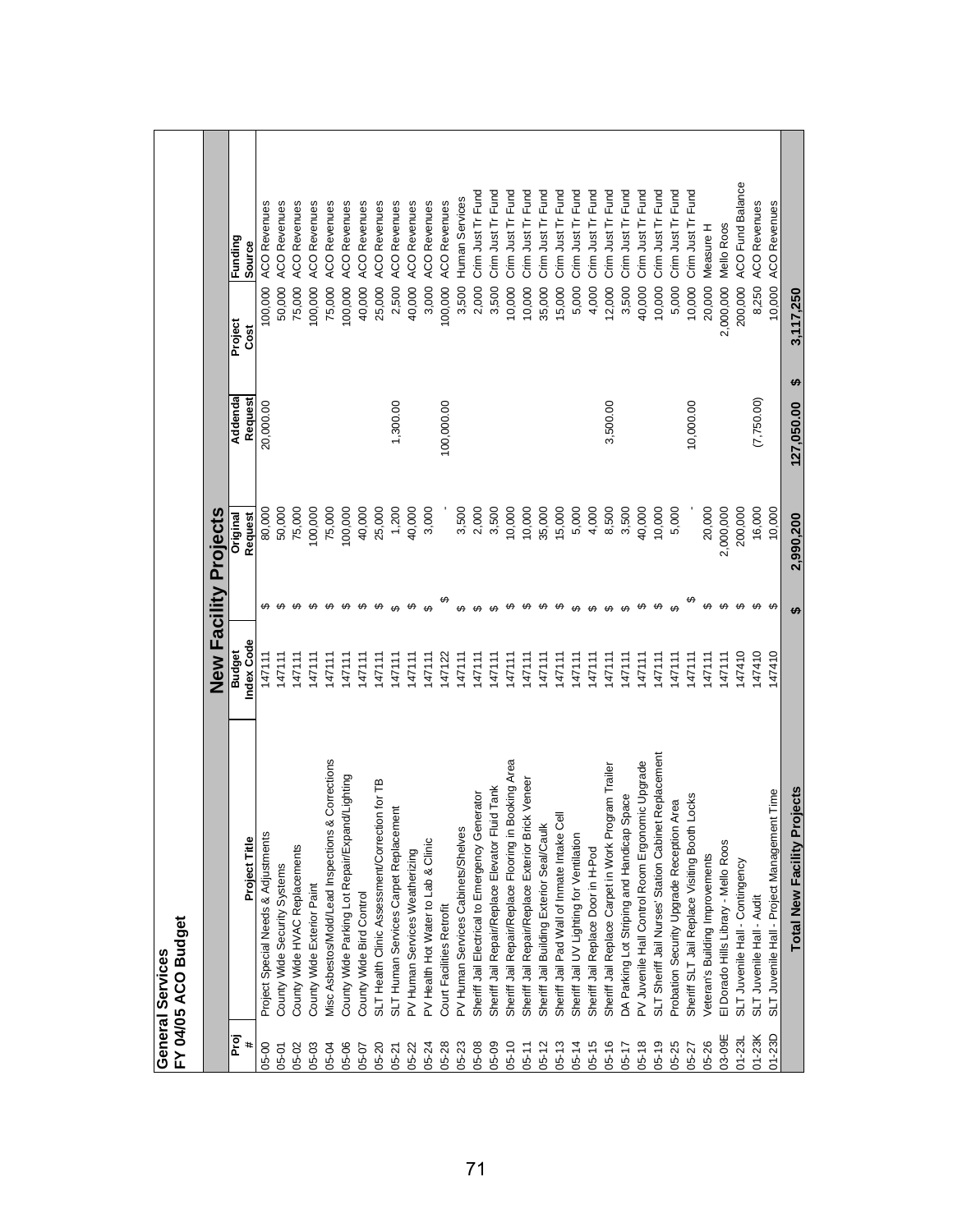|                                         |                             | Funding<br>Project<br>Addenda | Source<br>Cost<br>Request | <b>ACO Fund Balance</b><br>152,500 | <b>ACO Fund Balance</b><br>42,200       | <b>ACO Fund Balance</b><br>20,800 | <b>ACO Fund Balance</b><br>150,000 | <b>ACO Fund Balance</b><br>150,000       | <b>ACO Fund Balance</b><br>45,400<br>(7,600.00) | <b>ACO Fund Balance</b><br>10,000<br>10,000.00 | <b>ACO Fund Balance</b><br>8,000<br>8,000.00 | Court Const Trust Fund<br>100,000                | Court Const Trust Fund<br>23,900 | Crim Just Tr Fund<br>24,700<br>1,800.00 | Crim Just Tr Fund<br>64,000   | Crim Just Tr Fund<br>35,000                  | Crim Just Tr Fund<br>46,000      | Crim Just Tr Fund<br>12,000<br>1,000.00         | Crim Just Tr Fund<br>0<br>(8,000.00)  | Crim Just Tr Fund<br>14,000<br>14,000.00 | Crim Just Tr Fund<br>171,300     | <b>DOT</b><br>41,500<br>(2,500.00) | Energy Loan<br>510,000<br>58,610.00 | Energy Loan<br>24,231<br>(24, 469.00) | Energy Loan<br>$\circ$<br>(36,064.00) | Health Dept Trust<br>480,000     | General Fund Contribution<br>2,331,320<br>2,331,320.00 | Health Dept Trust<br>$\circ$<br>(60,000.00) | <b>ACO Fund Balance</b><br>$\circ$<br>(50,000.00) | State Housing Grant<br>$\circ$<br>(480, 365.00) | Community Enhancement<br>1,329,124<br>(145, 876.00) | Community Enhancement<br>100,000         | Community Enhancement<br>76,014<br>(93, 986.00) | JHBI Grant<br>723,538                   | SLT Juv Hall Trust<br>$\circ$<br>(4,100.00)         | SLT Juv Hall Trust<br>22,267<br>(17, 733.00) | SLT Juv Hall Trust<br>65,101<br>20,101.00           | SLT Juv Hall Trust<br>95,832            | 6,868,727<br>₩<br>1,514,138.00       | 9,985,977<br>မာ<br>8,344,789 1,641,188.00 |
|-----------------------------------------|-----------------------------|-------------------------------|---------------------------|------------------------------------|-----------------------------------------|-----------------------------------|------------------------------------|------------------------------------------|-------------------------------------------------|------------------------------------------------|----------------------------------------------|--------------------------------------------------|----------------------------------|-----------------------------------------|-------------------------------|----------------------------------------------|----------------------------------|-------------------------------------------------|---------------------------------------|------------------------------------------|----------------------------------|------------------------------------|-------------------------------------|---------------------------------------|---------------------------------------|----------------------------------|--------------------------------------------------------|---------------------------------------------|---------------------------------------------------|-------------------------------------------------|-----------------------------------------------------|------------------------------------------|-------------------------------------------------|-----------------------------------------|-----------------------------------------------------|----------------------------------------------|-----------------------------------------------------|-----------------------------------------|--------------------------------------|-------------------------------------------|
|                                         |                             | Proposed                      | Carryover                 | 152,500                            | 42,200                                  | 20,800                            | 150,000                            | 150,000                                  | 53,000                                          |                                                |                                              | 100,000                                          | 23,900                           | 22,900                                  | 64,000                        | 35,000                                       | 46,000                           | 11,000                                          | 8,000                                 |                                          | 171,300                          | 44,000                             | 451,390                             | 48,700                                | 36,064                                | 480,000                          |                                                        | 60,000                                      | 50,000                                            | 480,365                                         | 1,475,000                                           | 100,000                                  | 170,000                                         | 723,538                                 | 4,100                                               | 40,000                                       | 45,000                                              | 95,832                                  | 5,354,589                            |                                           |
|                                         | Carryover Facility Projects | <b>Budget</b>                 | Index Code                | ↔<br>147122                        | ↮<br>147111                             | $\boldsymbol{\varphi}$<br>147111  | 147111                             | $\n  0\n  0\n  0\n$<br>147111            | 147111                                          | 147111                                         | 147111                                       | 147122                                           | <del>ဟေ ဟေ ဟ</del><br>147122     | 147111                                  | 147111                        | ↔<br>147111                                  | $\boldsymbol{\varphi}$<br>147111 | ↮<br>147111                                     | ക<br>147111                           | 147111                                   | $\boldsymbol{\varphi}$<br>147111 | $\theta$<br>147111                 | 147111                              | $\theta$<br>147111                    | 147111                                | $\boldsymbol{\varphi}$<br>147111 | 147111                                                 | ↮<br>147111                                 | $\boldsymbol{\varphi}$<br>147111                  | $\boldsymbol{\varphi}$<br>147111                | $\boldsymbol{\varphi}$<br>147111                    | ↮<br>147111                              | ↮<br>147111                                     | ↮<br>147111                             | $\theta$<br>147410                                  | ↮<br>147410                                  | ↮<br>47410                                          | မာ<br>147410                            | <b>SA</b>                            | မာ                                        |
| FY 04/05 ACO Budget<br>General Services |                             |                               | Project Title             | SLT Court Re-roof                  | St. Patrick's Food Kitchen Fire Hydrant | Sheriff Fire Notification System  | County Wide Beam Replacement       | Human Services Parking Lot Repair/Repave | Health Dept ADA Restrooms                       | GSD Facilites Equipment Security Fencing       | SLT Sheriff Overhead Dormer                  | Main St. Courthouse Corbel Replace/Repair/Remove | SLT Superior Court ADA Retrofit  | SLT Probation Reception Area Renovation | Sheriff Office Remodel (Café) | System<br>PV Juvenile Hall New Communication | Sheriff SLT Jail Double Bunking  | PV Juvenile Hall Asbestos Floor Removal/Replace | Juvenile Hall Exercise Yard Re-paving | SLT Jail Handicap Ramp                   | SLT Old Jail Shingle Replacement | DOT Headington Re-roof             | Bldg A & B HVAC Upgrade             | Ag HVAC Upgrades                      | Energy Retrofit Projects              | <b>SLT Animal Control</b>        | P-ville Animal Control                                 | P-ville Animal Control                      | P-ville Animal Control                            | Human Services Emergency Housing                | El Dorado Hills Library - Construction              | El Dorado Hills Library - Proj Mgmt Time | El Dorado Hills Library - Design                | El Dorado Hills Library - Grant Funding | SLT Juvenile Hall - Permits, Compliance, Monitoring | SLT Juvenile Hall - Design - LRS             | SLT Juvenile Hall - Construction Management - Vanir | SLT Juvenile Hall - Transition Planning | rojects<br><b>Total Carryover Pr</b> | OVER<br>TOTAL NEW & CARRY                 |
|                                         |                             | Proj                          |                           | $01 - 17$                          | $03 - 10$                               | $03 - 12$                         | 04-03                              | 04-06                                    | $98 - 13$                                       | 04-31                                          | 04.32                                        | $01 - 16$                                        | $02 - 21$                        | $03 - 11$                               | 03-26                         | 04-08                                        | 04-12                            | 04-27                                           | 04-30                                 | 98-21                                    | 99-32                            | 04-28                              | 04-13B                              | 04-13C                                | 04-13XX                               | 04-15                            | 04-18                                                  | 04-18                                       | 04-18A                                            | 04-26                                           | 03-09A                                              | 03-09B                                   | 03-09C                                          | 03-09D                                  | $01 - 23$                                           | 01-23A                                       | $01 - 23E$                                          | $01-23H$                                |                                      |                                           |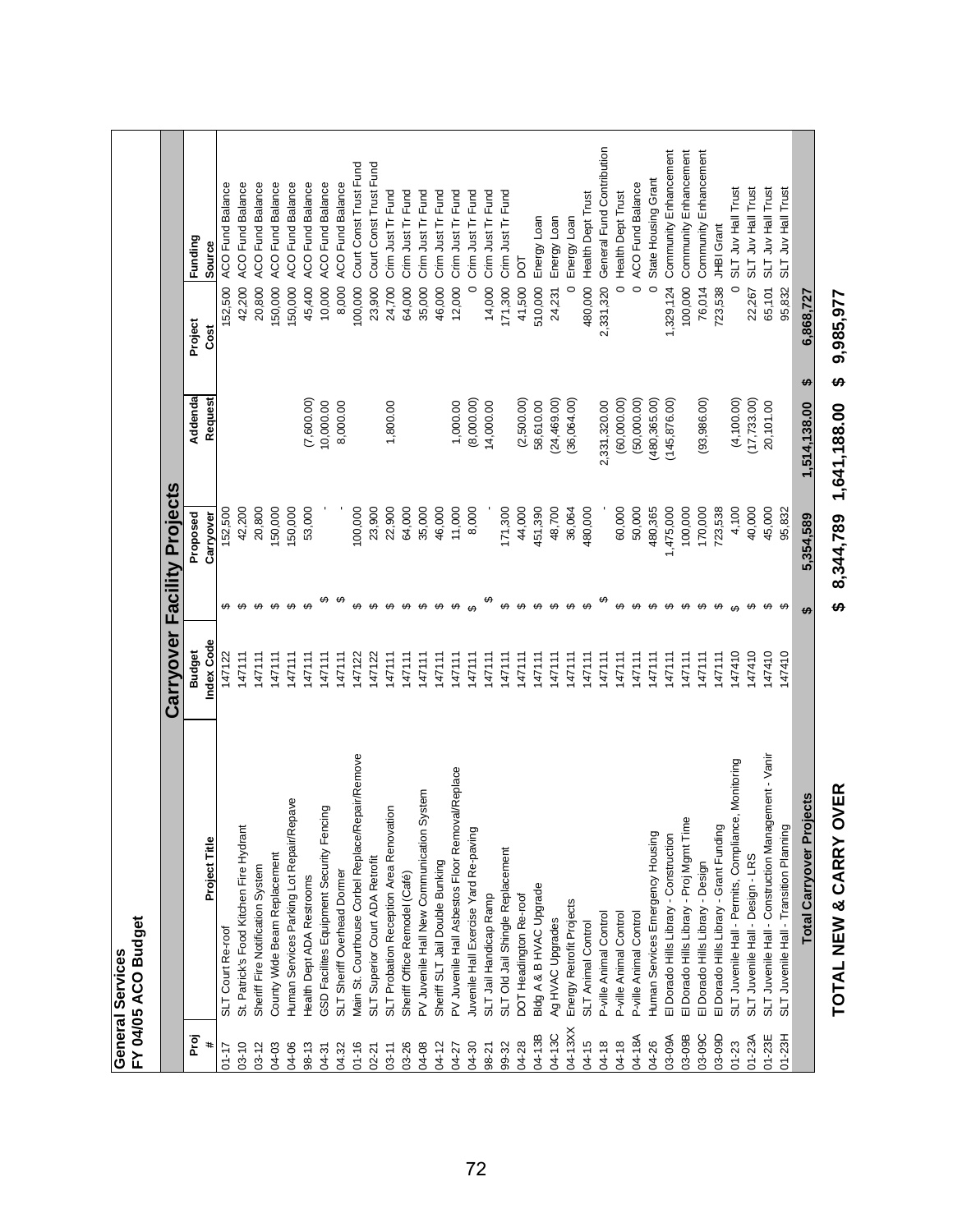| œ<br>٦<br>ω<br>Ù | с<br>п<br>Ξ<br>O<br>Ö٤ |
|------------------|------------------------|
| ŗ                | Ω<br>c                 |

| j<br>֧֧֧֧֪֪֪֧֪֧֚֚֚֚֚֚֚֚֚֚֚֚֚֚֚֚֚֚֚֚֚֚֚֚֚֚֚֡֝֟֓֡֡֡֬֝֝֬֝֓֝֓֝֬֝֬֝֬                                                              |
|------------------------------------------------------------------------------------------------------------------------------|
|                                                                                                                              |
|                                                                                                                              |
|                                                                                                                              |
| ؛                                                                                                                            |
|                                                                                                                              |
| ֧֧֧֧֧֝֝֝֝֝֝֝֝֟֝֬֝֬֝֝֬֝֬֝֝֝֝֟֬֝֬֝֬֝֬֝֟֬֝֬֝֟֓֝֬֝֬֝֬֝֬֝֬<br>֧֧֖֖֧֧֖֧֖֖֧֖֖֧֧֪֪֪֪֪֪֪֪֪֪ׅ֖֧֚֚֚֚֚֚֚֚֚֝֝֬֝֓֝֬֝֓֝֬֝֬֝֬֝֬֝֬֝<br>֧֪֧֚֝֝ |
|                                                                                                                              |
|                                                                                                                              |
|                                                                                                                              |
| I<br>İ                                                                                                                       |
|                                                                                                                              |
| :<br>[                                                                                                                       |
|                                                                                                                              |
| i,                                                                                                                           |
|                                                                                                                              |
| ֺ֧֢ׅ֧֧֦֧ׅ֧֧ׅ֧֦֧ׅ֧ׅ֧ׅ֧֦֧֛֪֪֪֪֪֪֪֪֪֪֪֪֪֪֪֪֪֪֪֪֪֪֪֪֪֪֪֪֪֪֪֚֚֚֚֚֚֚֚֚֚֚֚֚֚֚֚֚֚֚֚֚֝֓֜֓֜֜֓֜֓֜֓֜֜֡֜                                  |
| ī                                                                                                                            |
|                                                                                                                              |
|                                                                                                                              |
| í                                                                                                                            |
|                                                                                                                              |
|                                                                                                                              |
|                                                                                                                              |
|                                                                                                                              |
| 7                                                                                                                            |
|                                                                                                                              |
| j                                                                                                                            |
| ì                                                                                                                            |
|                                                                                                                              |

| 3,569                                   |                                                | ,989,5                          |
|-----------------------------------------|------------------------------------------------|---------------------------------|
|                                         | 8<br>0.0                                       |                                 |
| 3,569                                   |                                                |                                 |
|                                         |                                                |                                 |
| project<br>I/S charges not related to a | Jifference on original budget after CAO change | Agrees to B-prep<br>Total BPREP |

| ng Source<br>Summary By Fundin                                                                       |                    | <b>Original Request</b> | Addenda       | <b>Project Cost</b> |
|------------------------------------------------------------------------------------------------------|--------------------|-------------------------|---------------|---------------------|
| ACO Fund Balance                                                                                     |                    | 818,500                 | (39,600.00)   | 778,900             |
|                                                                                                      |                    | 615,200                 | 113,550.00    | 728,750             |
|                                                                                                      |                    | 536,154                 | (1,923.00)    | 534,231             |
| Fund                                                                                                 |                    | 123,900                 | 0.00          | 123,900             |
| pq<br>ACO Revenues<br>Energy Loan<br>Court Const Trust Fun<br>Crim Just Tr Fund<br>Crim Just Tr Fund |                    | 509,700                 | 22,300.00     | 532,000             |
|                                                                                                      |                    | 20,000                  | 0.00          | 20,000              |
|                                                                                                      | <del>ഗ</del> ഗ ഗ ഗ | 184,932                 | (1, 732.00)   | 183,200             |
| SLT Juv Hall Trust<br>Community Enhancement<br>Board of Corrections                                  |                    | ,745,000                | (239, 862.00) | 1,505,138           |
|                                                                                                      |                    |                         | 0.00          |                     |
| Health Dept Trust                                                                                    | <del>ဟ ဟ ဟ</del>   | 540,000                 | (60,000.00)   | 480,000             |
|                                                                                                      |                    | 480,365                 | (480, 365.00) |                     |
| State Housing Grant<br>JHBI Grant                                                                    | ↔                  | 723,538                 | 0.00          | 723,538             |
| Human Services                                                                                       | ↔                  | 3,500                   | 0.00          | 3,500               |
| <b>Mello Roos</b>                                                                                    |                    | 2,000,000               | 0.00          | 2,000,000           |
| DOT                                                                                                  | မှာ မှာ            | 44,000                  | (2,500.00)    | 41,500              |
| General Fund Contribution                                                                            | ക                  |                         | 2,331,320.00  | 2,331,320           |
| <b>Total Project Budget</b>                                                                          | ↮                  | 8,344,789               | 1,641,188.00  | 9,985,977           |
| Non Project Related Costs                                                                            | ↮                  | 3,569                   |               | 3,569               |
| <b>Total ACO Budget</b>                                                                              | မာ                 | 8,348,358               | 1,641,188.00  | 9,989,546           |
|                                                                                                      |                    |                         |               |                     |
| <b>Idex Code</b><br>Summary By Budget I                                                              |                    | <b>Original Request</b> | Addenda       | <b>Total Budget</b> |
| 147111                                                                                               | ↮                  | 7,657,457               | 1,550,670.00  | 9,208,127           |
| 147121                                                                                               | ↔                  |                         | 0.00          |                     |
| 147122                                                                                               | မာ မာ              | 276,400                 | 100,000.00    | 376,400             |
| 147410                                                                                               |                    | 410,932                 | (9,482.00)    | 401,450             |
|                                                                                                      |                    |                         | 0.00          |                     |
| <b>Total Project Budget</b>                                                                          | ↮                  | 8,344,789               | 1,641,188.00  | 9,985,977           |

3,569 9,989,546

1,641,188.00

Total Project Budget **8,344,789 \$ 1,641,188.00 9,985,977** Non Project Related Costs 3,569 \$ 3,569 Total ACO Budget **8,348,358 \$** 1,641,188.00 **9,989,546**

ø  $\Theta$ 

3,569 8,348,358

Non Project Related Costs

Total ACO Budget

732,319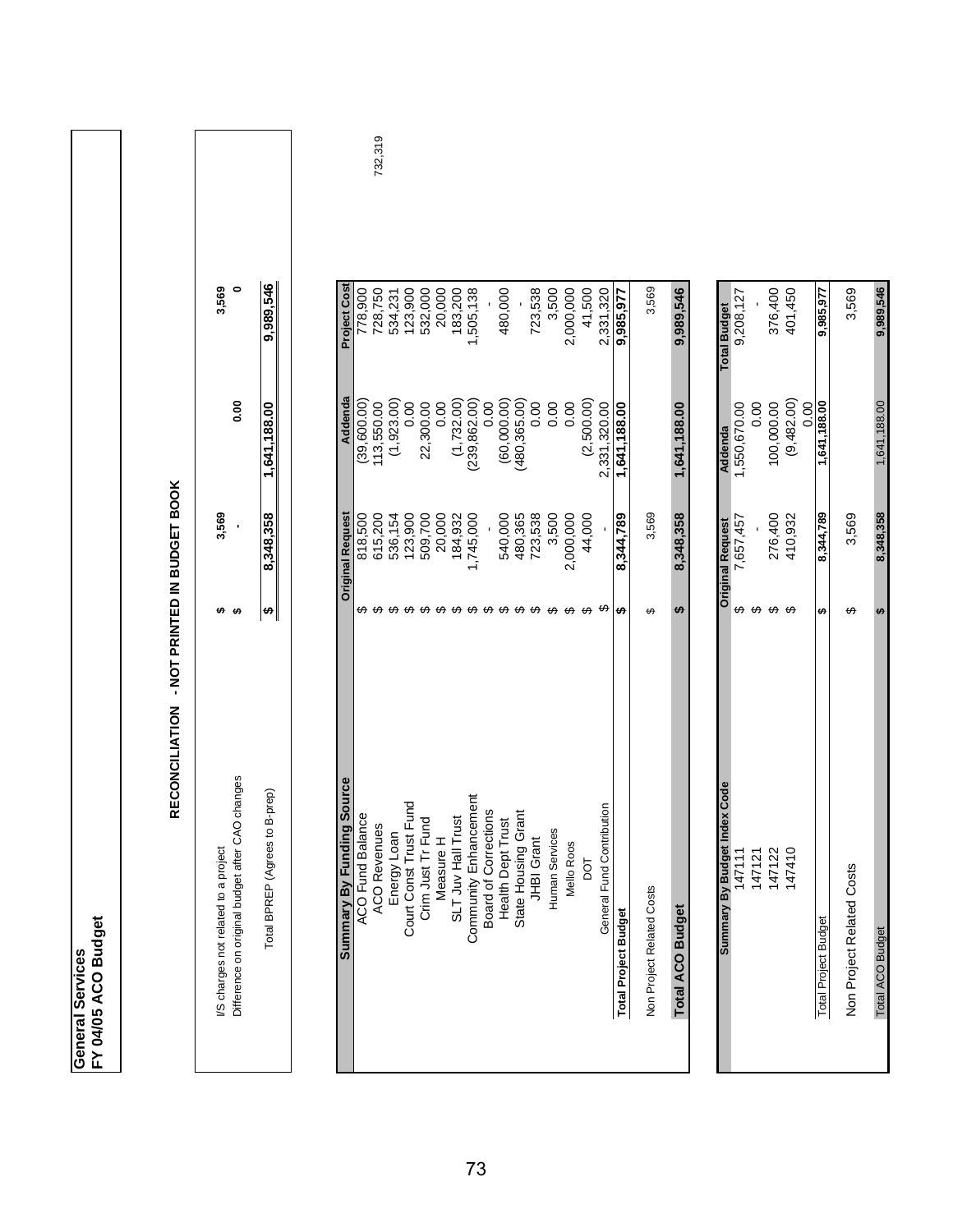|                              | FY 04/05 ACO Budget - PARKS CONSTRUCTION PROPOSED BUDGET                                           |                             |                                    | DEPARTMENT OF GENERAL SERVICES  |                    |                                       |                        |                    |                                         |
|------------------------------|----------------------------------------------------------------------------------------------------|-----------------------------|------------------------------------|---------------------------------|--------------------|---------------------------------------|------------------------|--------------------|-----------------------------------------|
|                              |                                                                                                    |                             |                                    | New Parks Construction Projects |                    |                                       |                        |                    |                                         |
| Proj<br>$\ddot{\phantom{1}}$ | Project Title                                                                                      | Index Code<br><b>Budget</b> |                                    | Request<br>New                  | Addenda<br>Request |                                       | Project<br>Cost        |                    | Funding<br>Source                       |
| 05-01                        | Bass Lake Park - Permits / Construction                                                            | 147320                      |                                    | 100,000                         |                    |                                       |                        | 100,000            | General Fund                            |
| 05-02                        | Park Renovation<br>Bradford Park -                                                                 | 147310                      | မှာ မှာ                            | 5,000                           | ↮                  | (2, 715)                              | $\Theta$               | 2,285              | Quimby Ponderosa Trust                  |
| 05-03                        | Henningsen-Lotus Park - Misc Park Improvements                                                     | 147310                      | ↮                                  | 15,000                          |                    |                                       |                        | 15,000             | <b>HLP Trust Fund</b>                   |
| 05-04                        | Pioneer Park - Erosion, Drainage Control                                                           | 147310                      | ↮                                  | 10,000                          | ↮                  | ↮<br>(10,000)                         |                        |                    | Quimby Motherlode Trust                 |
| 05-05                        | Camino / Pollock Pines Regional Park - Plan & EIR                                                  | 147320                      | ↮                                  | 100,000                         |                    |                                       | $\Theta$               | 100,000            | General Fund                            |
| 05-06                        | City of Placerville Pool Renovation                                                                | 147310                      | $\Theta$                           | 300,000                         |                    | ↔                                     |                        | 300,000            | State Prop 40                           |
| 05-07                        | Camino / Pollock Pines Regional Park - Plan, Design                                                | 147310                      |                                    | 50,000                          |                    | ↔                                     |                        | 50,000             | State Prop 40                           |
| 05-08B<br>05-08              | So. Lake Tahoe - College Ballfield Construction<br>So. Lake Tahoe - College Ballfield Construction | 147310<br>147320            | $\theta$ $\theta$ $\theta$         | 300,000                         |                    | ↮<br>396,900                          |                        | 300,000<br>396,900 | State Prop 40<br>General Fund           |
| 05-08C                       | So. Lake Tahoe - College Ballfield Construction                                                    | 147310                      | $\Theta$                           |                                 | မှာ မှာ            | $\theta$ $\theta$ $\theta$<br>150,000 |                        | 150,000            | City of SLT Prop 40                     |
| 05-08D                       | So. Lake Tahoe - College Ballfield Construction                                                    | 147310                      | $\Theta$                           |                                 | ↮                  | ,215,720                              |                        | ,215,720           | SLT Measure "S"                         |
| 05-09                        | SacPlacervile Transp Corridor - Trail Planning                                                     | 147310                      | $\Theta$                           | 50,000                          |                    | ↮                                     |                        | 50,000             | State Prop 40                           |
| $05 - 10$                    | Amer River Reg Trails Park Land Acquisition 62+ Acres                                              | 147310                      | $\Theta$                           | 180,000                         | ↮                  | ↔<br>100,000                          |                        | 280,000            | State Prop 40                           |
| $05 - 11$                    | Cronin Ranch - American River Conservancy Property Purchase                                        | 147310                      | $\Theta$                           | 100,000                         | ↔                  | (100,000)                             | $\boldsymbol{\varphi}$ |                    | State Prop 40                           |
| $05 - 12$                    | Prop 40 Funding reserved for Bass Lake & Camino PP                                                 | 147310                      | $\Theta$                           | 220,000                         |                    | ↮                                     |                        | 220,000            | State Prop 40                           |
| $05 - 13$                    | Veerkamp Park                                                                                      | 147320                      | $\Theta$                           |                                 |                    | ↮<br>150,000                          |                        | 150,000            | General Fund                            |
|                              | Total New Park Projects                                                                            |                             | ₩                                  | 1,430,000                       | ↮                  | ↮<br>1,899,905                        | 3,329,905              |                    |                                         |
|                              | <b>uction Projects</b><br>Carryover Parks Constr                                                   |                             |                                    |                                 |                    |                                       |                        |                    |                                         |
| Proj                         |                                                                                                    | <b>Budget</b>               |                                    | Proposed                        | Addenda            |                                       | Project                |                    | Funding                                 |
|                              |                                                                                                    |                             |                                    |                                 |                    |                                       |                        |                    |                                         |
| ×                            | Project Title                                                                                      | Index Code                  |                                    | Carryover                       | Request            |                                       | Cost                   |                    | <b>Source</b>                           |
| 03-01a<br>03-01              | Bass Lake Park - Master Planning / EIR Phase I                                                     | 147320                      |                                    |                                 | မာ မာ              | ↮<br>$\Theta$<br>59,152               |                        | 59,152             | General Fund                            |
|                              | Bass Lake Park - Master Planning / EIR Phase I                                                     | 147320                      |                                    |                                 |                    | 13,344                                |                        | 13,344             | ACO Fund Balance                        |
| 04-02<br>04-01               | Park Renovations<br>Bass Lake Park - Construction<br>Bradford Park -                               | 147310<br>147310            | $\Theta$<br>$\boldsymbol{\varphi}$ | 556,000                         | ↮<br>↮             | ↮<br>↮<br>(39, 111)<br>5,000          |                        | 5,000<br>516,889   | Quimby Ponderosa Trust<br>State Prop 12 |
| 04-04                        | - Trail Improvements<br>El Dorado Trail                                                            | 147310                      | $\Theta$                           | 4,100                           | ക                  | ↮<br>$\overline{4}$                   |                        | 4,140              | Transp Enhancement Funds                |
| 04-05                        | - Trail Improvements<br>El Dorado Trail                                                            | 147310                      | $\Theta$                           | 33,400                          | ↮                  | ↮<br>86                               |                        | 33,486             | Transp Development Funds                |
| 04-06                        | - Trail Improvements<br>El Dorado Trail                                                            | 147320                      | ↮                                  | 23,097                          | ↮                  | ↮<br>1,600                            |                        | 24,697             | ACO Fund Balance                        |
| 02-05A                       | Equestrian Arena Improvements<br>Pioneer Park -                                                    | 147320                      | ↮                                  | 23,436                          | ↮                  | ↔<br>(11, 349)                        |                        | 12,087             | <b>ACO Fund Balance</b>                 |
| 02-05B                       | Property Purchase<br>Pioneer Park -                                                                | 147320                      | $\theta$                           | 30,000                          | ↮                  | ↮                                     |                        | 30,000             | ACO Fund Balance                        |
| 03-04                        | Pioneer Park - Erosion Control / Nature Area                                                       | 147320                      |                                    | 10,000                          | ↮                  | ↮                                     |                        | 10,000             | General Fund                            |
| 04-07                        | Improvements<br>Pioneer Park -                                                                     | 147310                      | ↮                                  | 88,495                          | ↮                  | ↔<br>(4,637)                          |                        | 83,858             | Community Enhancement                   |
| 02-03                        | Pollock Pines / Camino Regional Park - Plan & Design                                               | 147320                      | $\boldsymbol{\varphi}$             | 25,550                          | ↮                  | ↔<br>(4,961)                          |                        | 20,589             | ACO Fund Balance                        |
| $02 - 03b$                   | Camino Regional Park -Planning Dept<br>Pollock Pines /                                             | 147320                      | $\Theta$                           | 400                             | ↮                  | ↔<br>760                              |                        | 1,160              | <b>ACO Fund Balance</b>                 |
| 03-06                        | Camino Regional Park - EIR / Planning<br>Pollock Pines /                                           | 147320                      | $\Theta$                           | 55,600                          | ↮                  | ↮<br>4,400                            |                        | 60,000             | General Fund                            |
| 03-06b                       | Camino Regional Park -Planning Dept<br>Pollock Pines /                                             | 147320                      | $\Theta$                           | 4,400                           | ↮                  | (4,400)                               | $\boldsymbol{\varphi}$ |                    | General Fund                            |
| 02-02                        | So. Lake Tahoe - College Ballfield Design / Construct                                              | 147320                      | $\Theta$                           | 39,690                          | ↮                  | ↮<br>(27, 426)                        |                        | 12,264             | ACO Fund Balance                        |
| 03-07                        | So. Lake Tahoe - College Ballfield Design/Construct                                                | 147320                      | ↮                                  | 53,722                          | ↮                  | ↮<br>(31,079)                         |                        | 22,643             | General Fund                            |
| 04-03                        | So. Lake Tahoe - College Ballfield Construction                                                    | 147320                      | $\Theta$                           | 100,000                         | ↮                  | ↮                                     |                        | 100,000            | General Fund                            |
|                              | <b>Total Carryover Projects</b>                                                                    |                             | $\theta$                           | 1,047,890                       |                    | ₩<br>(38, 581)                        | 1,009,309              |                    |                                         |
|                              | <b>V &amp; CARRY OVER</b><br>TOTAL NEV                                                             |                             | ↮                                  | 2,477,890                       | ↮                  | ↮<br>1,861,324                        | 4,339,214              |                    |                                         |
|                              |                                                                                                    |                             |                                    |                                 |                    |                                       |                        |                    |                                         |
|                              |                                                                                                    |                             |                                    |                                 |                    |                                       |                        |                    |                                         |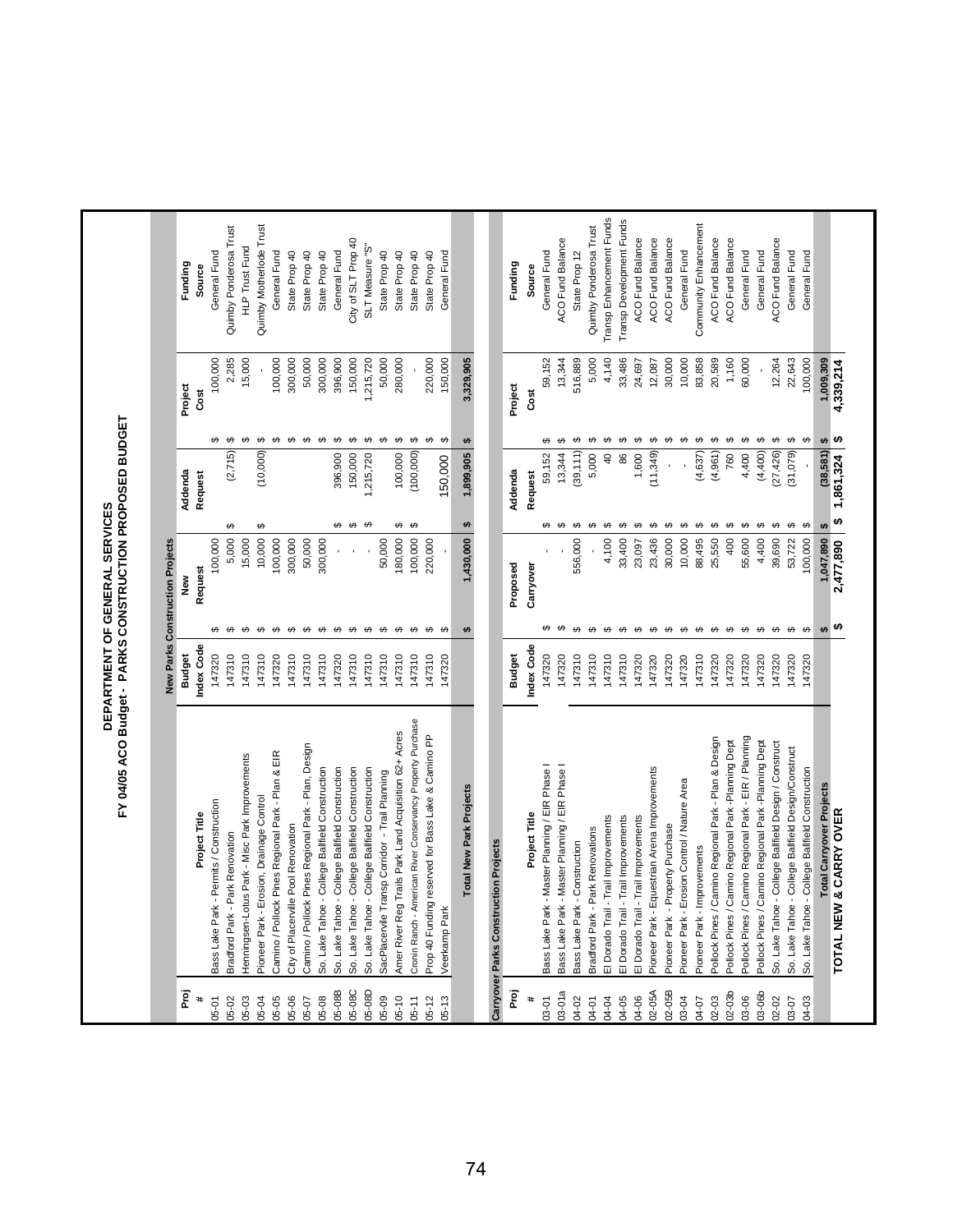COUNTY BUDGET FORM

SCHEDULE 9

# Department: **15 Gen Fund Other Operations**

#### Fund: General Fund

Function: General Government

Activity: Other General

| Sub-<br>Obj.                 | <b>Financing Uses</b><br>Classification                                         | Actual<br>2002-2003 | Actual<br>2003-2004 | Dept<br>Requested<br>2004-2005 | CAO<br>Recm'd<br>2004-2005 | Adopted by<br><b>BOS</b><br>2004-2005 |
|------------------------------|---------------------------------------------------------------------------------|---------------------|---------------------|--------------------------------|----------------------------|---------------------------------------|
|                              | 3000 Permanent Employees / Elected Officials                                    | 0                   | 0                   | 325,000                        | 1,196,054                  | 1,196,054                             |
|                              | 3040 Employer Share - Health Insurance                                          | 200,000             | 0                   | 0                              | 450,000                    | 355,000                               |
|                              | <b>Salaries And Employee Benefits</b>                                           | 200,000             | $\bf{0}$            | 325,000                        | 1,646,054                  | 1,551,054                             |
|                              | 4100 Insurance - Premium                                                        | 1,500               | 0                   | 0                              | $\mathbf 0$                | 0                                     |
| 4220 Memberships             |                                                                                 | 4,000               | 1,000               | 4,000                          | 4,000                      | 4,000                                 |
|                              | 4300 Professional and Specialized Services                                      | 408,725             | 223,579             | 260,400                        | 260,400                    | 260,400                               |
|                              | 4500 Special Departmental Expense                                               | 24,338              | 0                   | 0                              | 1,000,000                  | 785,359                               |
| 4501 Special Projects        |                                                                                 | 529,950             | 0                   | 0                              | 81,292                     | 81,292                                |
| <b>Services And Supplies</b> |                                                                                 | 968,513             | 224,579             | 264,400                        | 1,345,692                  | 1,131,051                             |
|                              | 5061 Lease Payment - Bond Authority                                             | 0                   | 0                   | 8,000                          | 8,000                      | 8,000                                 |
|                              | 5120 Interest On Notes and Warrants                                             | 0                   | 188,960             | 197,354                        | 197,354                    | 197,354                               |
|                              | 5140 Judgments and Damages                                                      | 0                   | 310,023             | 0                              | 0                          | 0                                     |
|                              | 5240 Contribution To Non-county Governmental                                    | 941,611             | 1,062,994           | 1,127,733                      | 1,127,733                  | 1,127,733                             |
|                              | 5300 Interfund Expenditures                                                     | 8,573               | 8,000               | 0                              | 0                          | 0                                     |
| <b>Other Charges</b>         |                                                                                 | 950,185             | 1,569,977           | 1,333,087                      | 1,333,087                  | 1,333,087                             |
|                              | 7000 Operating Transfers Out                                                    | 12,033,034          | 16,044,551          | 11,313,971                     | 15,918,361                 | 15,765,754                            |
| <b>Other Financing Uses</b>  |                                                                                 | 12,033,034          | 16,044,551          | 11,313,971                     | 15,918,361                 | 15,765,754                            |
|                              | 7100 Residual Equity Transfers Out                                              | 1,043,326           | 0                   | 0                              | 0                          | 0                                     |
|                              | <b>Residual Equity Transfers</b>                                                | 1,043,326           | $\mathbf{0}$        | $\mathbf{0}$                   | $\bf{0}$                   | $\bf{0}$                              |
|                              | 7200 Intrafund Transfers                                                        | 17,150              | 0                   | 0                              | $\mathbf 0$                | 0                                     |
| <b>Intrafund Transfers</b>   |                                                                                 | 17,150              | 0                   | $\bf{0}$                       | O                          | $\bf{0}$                              |
|                              | 7300 Appropriation For Contingencies                                            | 0                   | 0                   | 4,200,000                      | 4,850,000                  | 4,815,000                             |
|                              | <b>Appropriation For Contingencies</b>                                          | $\mathbf{0}$        | 0                   | 4,200,000                      | 4,850,000                  | 4,815,000                             |
|                              | <b>Total Financing Uses</b>                                                     | 15,212,209          | 17,839,106          | 17,436,458                     | 25,093,194                 | 24,595,946                            |
|                              | <b>Less Department Estimated Revenues</b>                                       | 66,978,013          | 69,318,747          | 74,883,931                     | 77,290,069                 | 76,535,871                            |
|                              | <b>Department Use of Other General</b><br><b>Fund Sources (Net County Cost)</b> | $-51,765,805$       | -51,479,641         | $-57,447,473$                  | $-52,196,875$              | $-51,939,925$                         |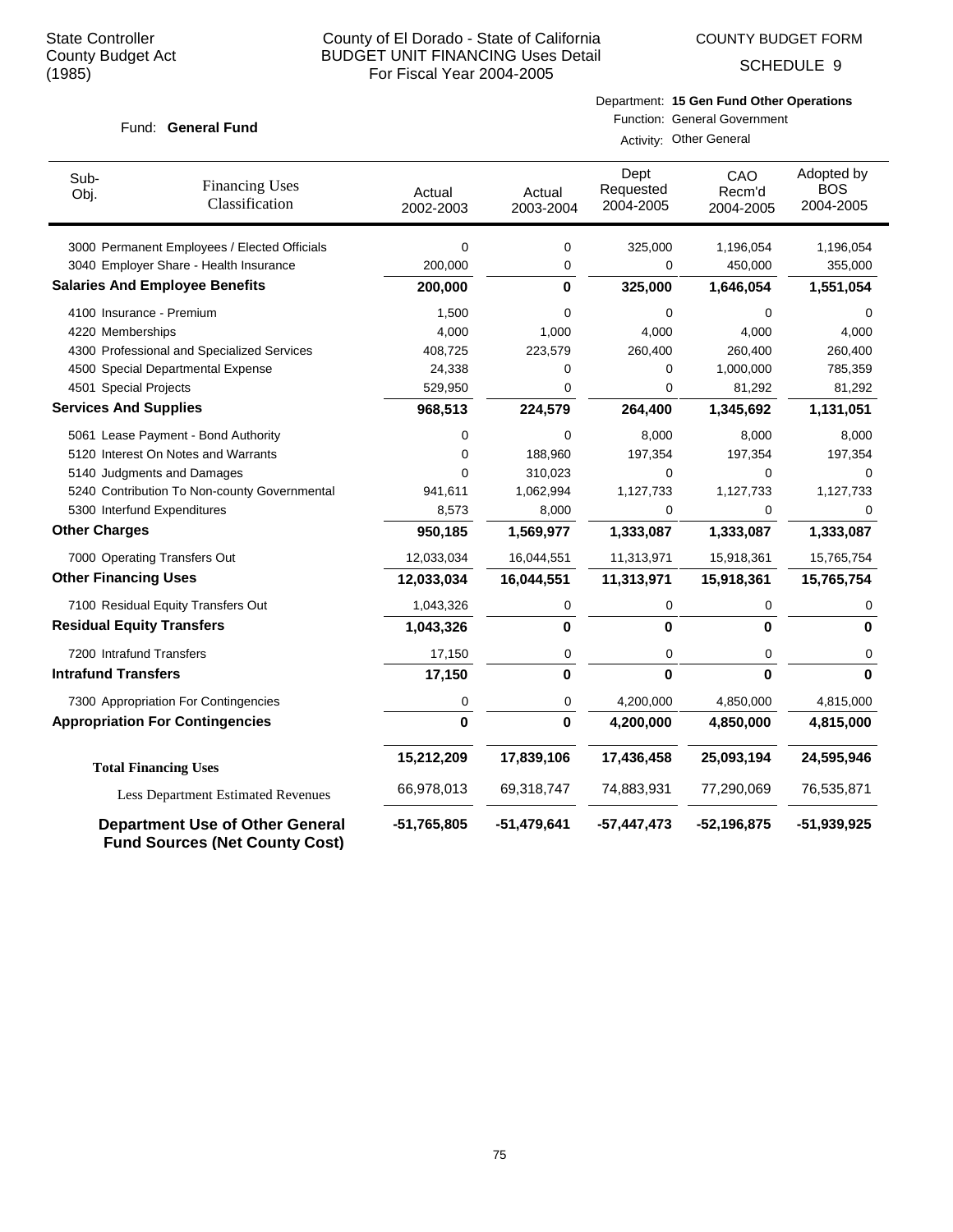COUNTY BUDGET FORM

Department: **15 Tobacco Settlement**

SCHEDULE 9

|              | Fund: Tobacco Settlement                                           | <b>Function: General Government</b><br>Activity: Other General |                     |                                |                            |                                       |  |
|--------------|--------------------------------------------------------------------|----------------------------------------------------------------|---------------------|--------------------------------|----------------------------|---------------------------------------|--|
| Sub-<br>Obj. | <b>Financing Uses</b><br>Classification                            | Actual<br>2002-2003                                            | Actual<br>2003-2004 | Dept<br>Requested<br>2004-2005 | CAO<br>Recm'd<br>2004-2005 | Adopted by<br><b>BOS</b><br>2004-2005 |  |
|              | 7000 Operating Transfers Out                                       | 11,312                                                         | 0                   | 0                              | 0                          |                                       |  |
|              | <b>Other Financing Uses</b>                                        | 11,312                                                         | 0                   | 0                              | 0                          | 0                                     |  |
|              | <b>Total Financing Uses</b>                                        | 11,312                                                         | 0                   | 0                              | 0                          | $\bf{0}$                              |  |
|              | <b>Less Department Estimated Revenues</b>                          | 880                                                            | 126                 | 0                              | 0                          | $\Omega$                              |  |
|              | <b>Department Use of Tobacco</b><br><b>Settlement Fund Balance</b> | 10,432                                                         | $-126$              | 0                              | 0                          | 0                                     |  |

76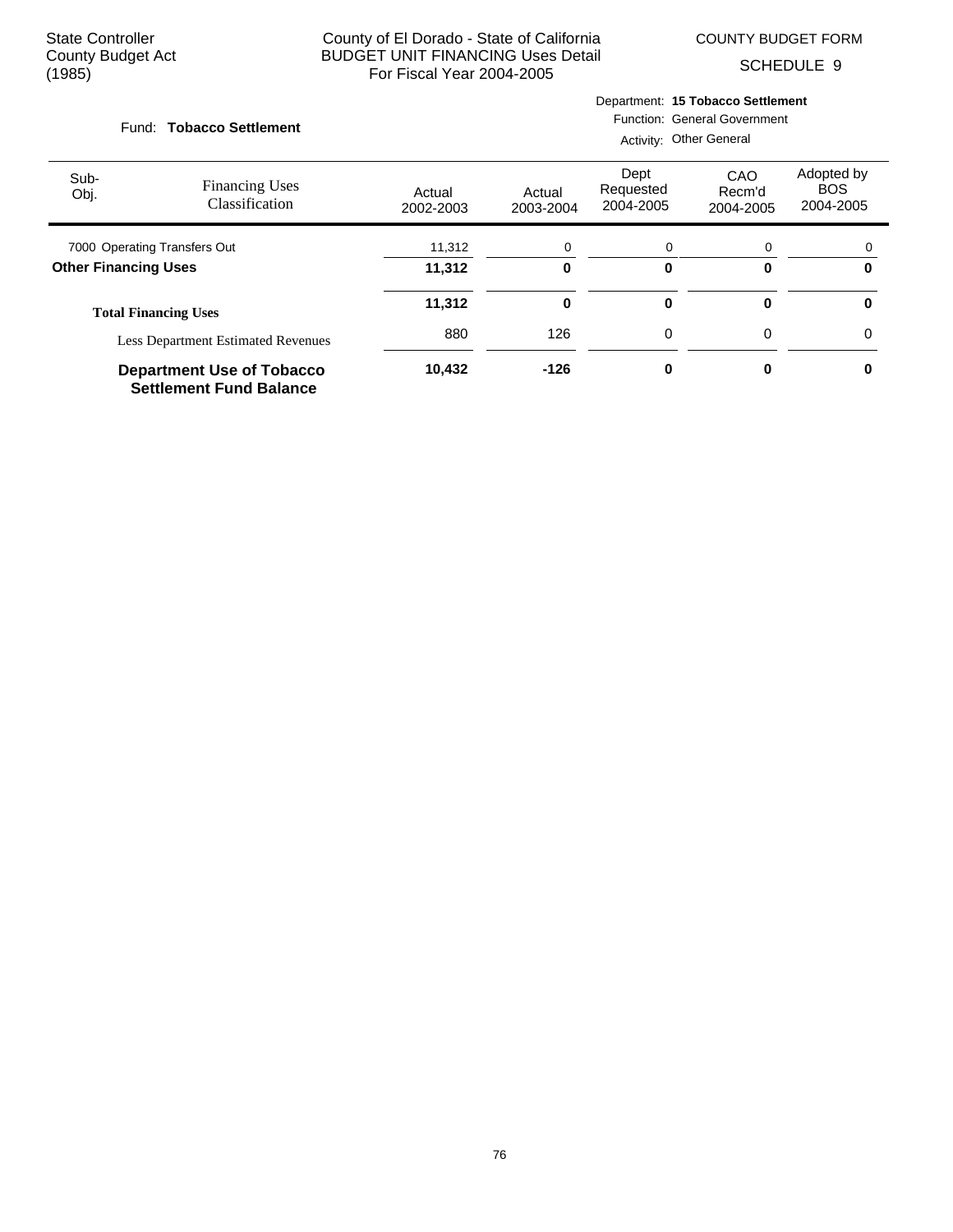COUNTY BUDGET FORM

SCHEDULE 9

#### Fund: Federal Forest Reserve

#### Department: **15 Federal Forest Reserve** Function: General Government

Activity: Other General

| Sub-<br>Obj.                 | <b>Financing Uses</b><br>Classification                                | Actual<br>2002-2003 | Actual<br>2003-2004 | Dept<br>Requested<br>2004-2005 | CAO<br>Recm'd<br>2004-2005 | Adopted by<br><b>BOS</b><br>2004-2005 |
|------------------------------|------------------------------------------------------------------------|---------------------|---------------------|--------------------------------|----------------------------|---------------------------------------|
|                              | 4300 Professional and Specialized Services                             | $\Omega$            | 50,431              | $\Omega$                       | $\Omega$                   | 0                                     |
| 4501 Special Projects        |                                                                        | 316,498             | 305,146             | 0                              | 0                          | 0                                     |
| <b>Services And Supplies</b> |                                                                        | 316,498             | 355,577             | 0                              | 0                          | 0                                     |
|                              | 7000 Operating Transfers Out                                           | 296,531             | 342,107             | 0                              | 0                          | 0                                     |
| <b>Other Financing Uses</b>  |                                                                        | 296,531             | 342,107             | 0                              | $\bf{0}$                   | 0                                     |
|                              | <b>Total Financing Uses</b>                                            | 613,029             | 697,684             | 0                              | 0                          | 0                                     |
|                              | <b>Less Department Estimated Revenues</b>                              | 597,334             | 602,976             | $\Omega$                       | 0                          | 0                                     |
|                              | <b>Department Use of Federal Forest</b><br><b>Reserve Fund Balance</b> | 15,695              | 94,707              | 0                              | 0                          | 0                                     |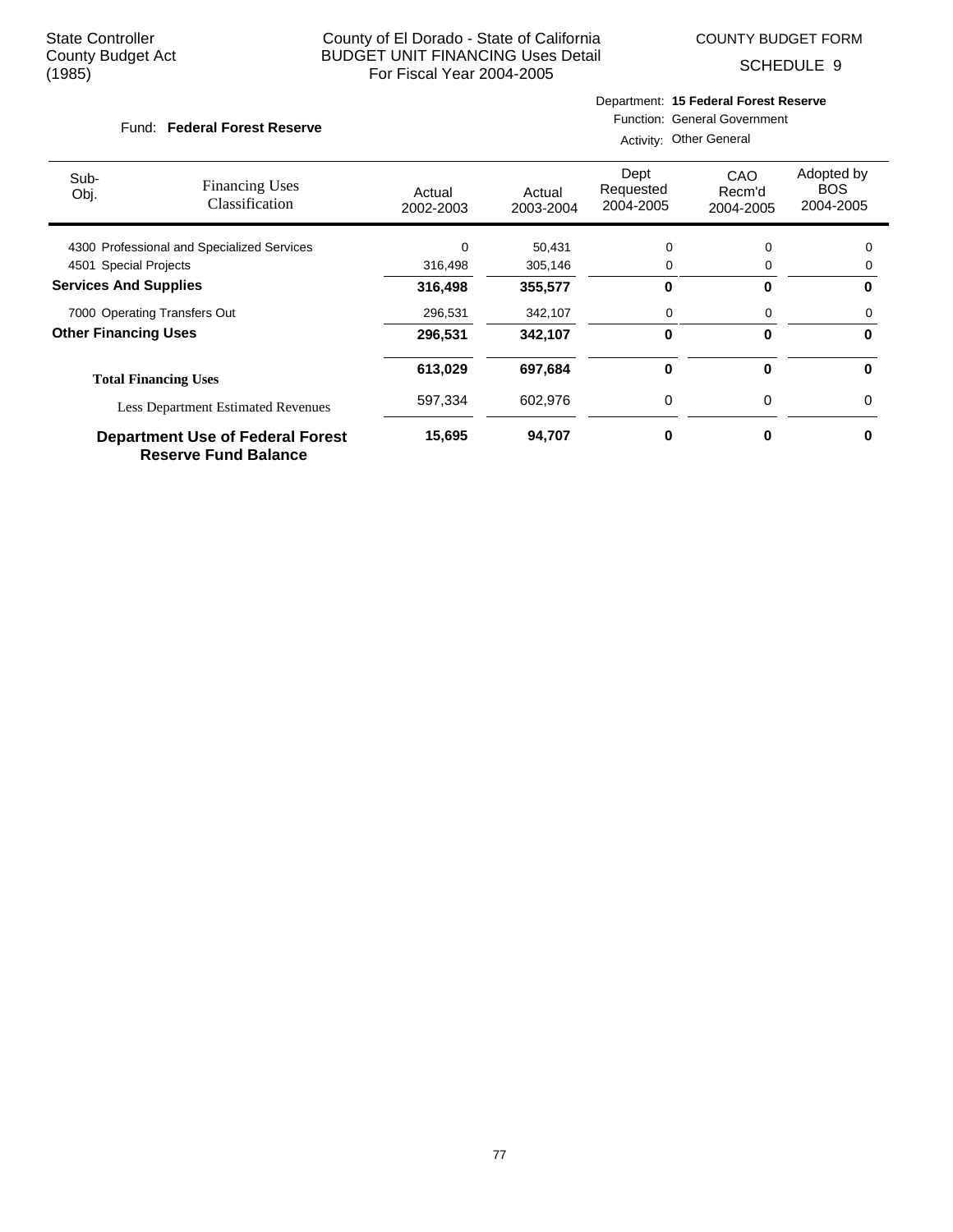COUNTY BUDGET FORM

SCHEDULE 9

#### Department: **15 Community Ehnancement**

#### Fund: Community Enhancement

Function: General Government Activity: Other General

| Sub-<br>Obj.                 | <b>Financing Uses</b><br>Classification                               | Actual<br>2002-2003 | Actual<br>2003-2004 | Dept<br>Requested<br>2004-2005 | CAO<br>Recm'd<br>2004-2005 | Adopted by<br><b>BOS</b><br>2004-2005 |
|------------------------------|-----------------------------------------------------------------------|---------------------|---------------------|--------------------------------|----------------------------|---------------------------------------|
| 4501 Special Projects        |                                                                       | 0                   | 405,796             | 0                              | 0                          | 0                                     |
| <b>Services And Supplies</b> |                                                                       | 0                   | 405,796             | 0                              | O                          | 0                                     |
| 7000 Operating Transfers Out |                                                                       | 0                   | 599,368             | 0                              | 0                          | 0                                     |
| <b>Other Financing Uses</b>  |                                                                       | 0                   | 599,368             | 0                              | $\bf{0}$                   | 0                                     |
|                              | <b>Total Financing Uses</b>                                           | 0                   | 1,005,165           | 0                              | 0                          | 0                                     |
|                              | <b>Less Department Estimated Revenues</b>                             | 0                   | 4,364,745           | 0                              | 0                          | 0                                     |
|                              | <b>Department Use of Community</b><br><b>Enhancement Fund Balance</b> | 0                   | $-3,359,581$        | ŋ                              | ŋ                          | O                                     |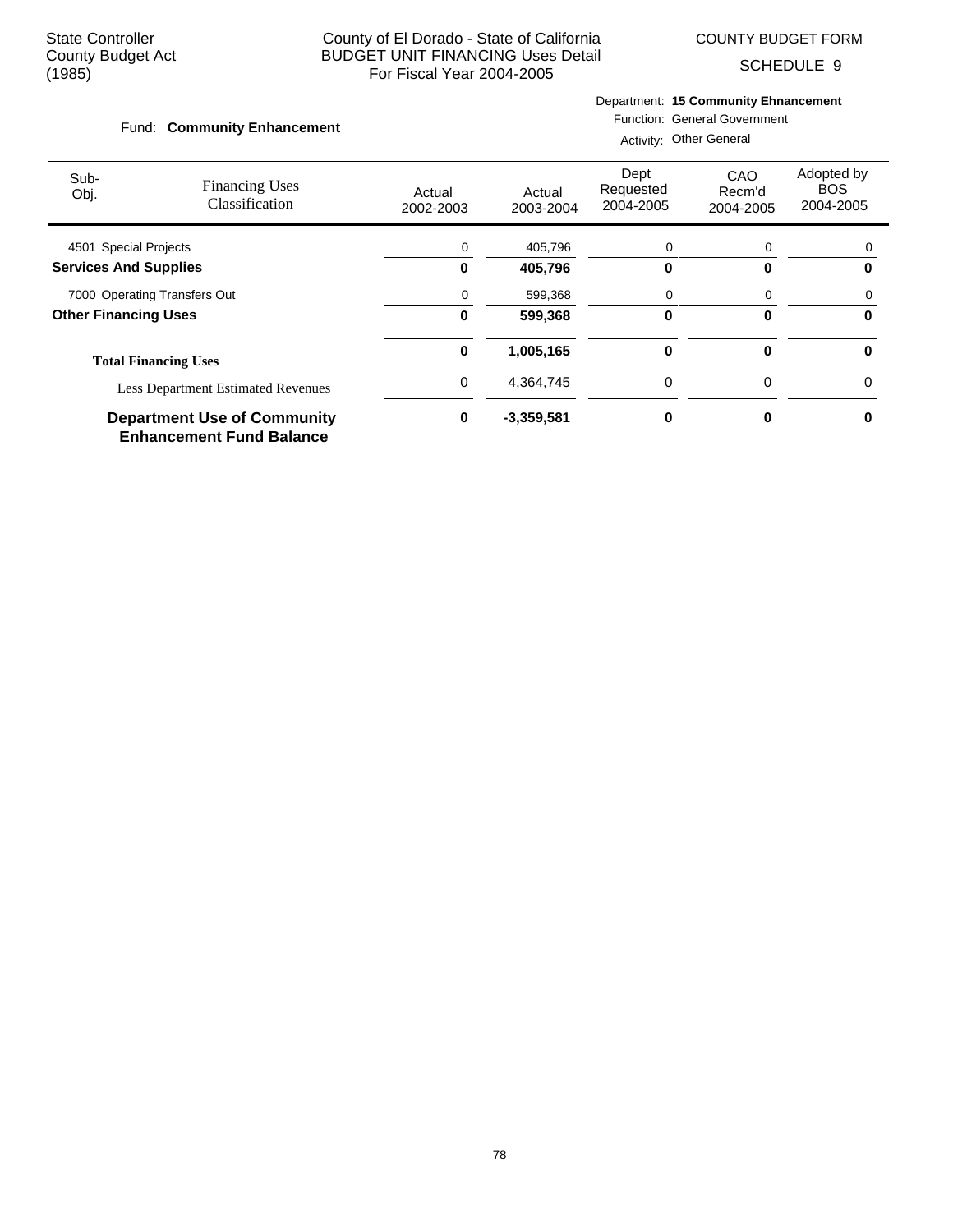COUNTY BUDGET FORM

Department: **19 Grand Jury**

SCHEDULE 9

Adopted by BOS 2004-2005

#### Actual 2002-2003 Actual 2003-2004 Dept Requested 2004-2005 Fund: General Fund Sub-Obj. Function: Public Protection Activity: Judicial CAO Recm'd 2004-2005 Financing Uses Classification 3046 Retiree Health: Defined Contributions 0 588 0 0 0 3060 Employer Share - Workers' Compensation 
(a)  $\begin{array}{ccc} 0 & 1,033 & 0 & 0 \end{array}$ **Salaries And Employee Benefits 0 1,621 0 0 0** 4020 Clothing and Personal Supplies 61 0 0 0 0 4040 Telephone Company Vendor Payments 10 0 0 0 0 4041 Cnty Pass thru Telephone Chrges to Depts 318 302 300 300 300 4080 Household Expense 0 28 80 80 80 4100 Insurance - Premium 175 230 218 218 218 4120 Jury and Witness Expense 31,155 17,985 25,000 25,000 25,000 4127 Grand Jury Expense 0 11,220 0 0 0 4141 Maintenance - Office Equipment 76 0 0 0 0 4220 Memberships **6 1220 Memberships 6 1220 Memberships** 6 1220 Memberships 6 220 Memberships 6 220 Memberships 6 220 Memberships 6 220 Memberships 6 220 Memberships 6 220 Memberships 6 220 Memberships 6 220 Memberships 6 4260 Office Expense 1,296 1,296 787 500 500 500 500 500 500 4261 Postage 502 43 525 525 525 4266 Printing / Duplicating 0 27 500 500 500 4300 Professional and Specialized Services 14,000 9,758 10,000 10,000 10,000 4319 Verbatim Report - Contract and Contract and Contract and Contract and Contract and Contract and Contract o 4320 Verbatim Report - Transcription and the control of the control of the control of the control of the control of the control of the control of the control of the control of the control of the control of the control of t 4337 Other Governmental Agencies 23,917 0 5,000 5,000 5,000 5,000 4400 Publication and Legal Notices 659 431 2,080 2,080 2,080 4420 Rents and Leases - Equipment 1,560 957 1,250 1,250 1,250 4461 Minor Equipment 0 225 250 250 250 4463 Telephone and Radio Equipment 0 16 0 0 0 4500 Special Departmental Expense 1,000  $\begin{array}{cccc} 0 & 4 & 1,000 & 1,000 & 1,000 \end{array}$ 4503 Staff Development 80 0 0 0 0 4506 Film Development/Photography Supplies 0 23 0 0 0 4600 Transportation and Travel 1,220 1,530 1,500 1,500 1,500 4602 Employee - Private Auto Mileage 24,423 21,596 20,000 20,000 20,000 **Services And Supplies 100,628 65,162 68,203 68,203 68,203** 7200 Intrafund Transfers 0 776 0 0 0

Less Department Estimated Revenues 000 0 <sup>0</sup> **Department Use of Other General 107,424 74,094 77,530 77,530 77,530 Fund Sources (Net County Cost)**

**107,424 74,094 77,530 77,530 77,530 Total Financing Uses**

7220 Intrafnd: Telephone Equipment and Support 216 159 225 225 225 7223 Intrafnd: Mail Service 1,142 1,142 1,142 1,142 1,142 1,142 7224 Intrafnd: Stores Support 38 128 79 79 79 7225 Intrafnd: Central Duplicating 1,100 804 3,600 3,600 3,600 3,600 7227 Intrafnd: Internal Data Processing  $3,702$  2,186 1,831 1,831 1,831 1,831 1,831 7228 Intrafnd: Internet Connect Charges 130 0 0 0 0 7229 Intrafnd: PC Support 120 120 120 120 120 120 120 120 120 7231 Intrafnd: IS Programming Support 690 0 0 0 0 7234 Intrafnd: Network Support 0 2,171 2,330 2,330 2,330 **Intrafund Transfers 6,796 7,311 9,327 9,327 9,327**